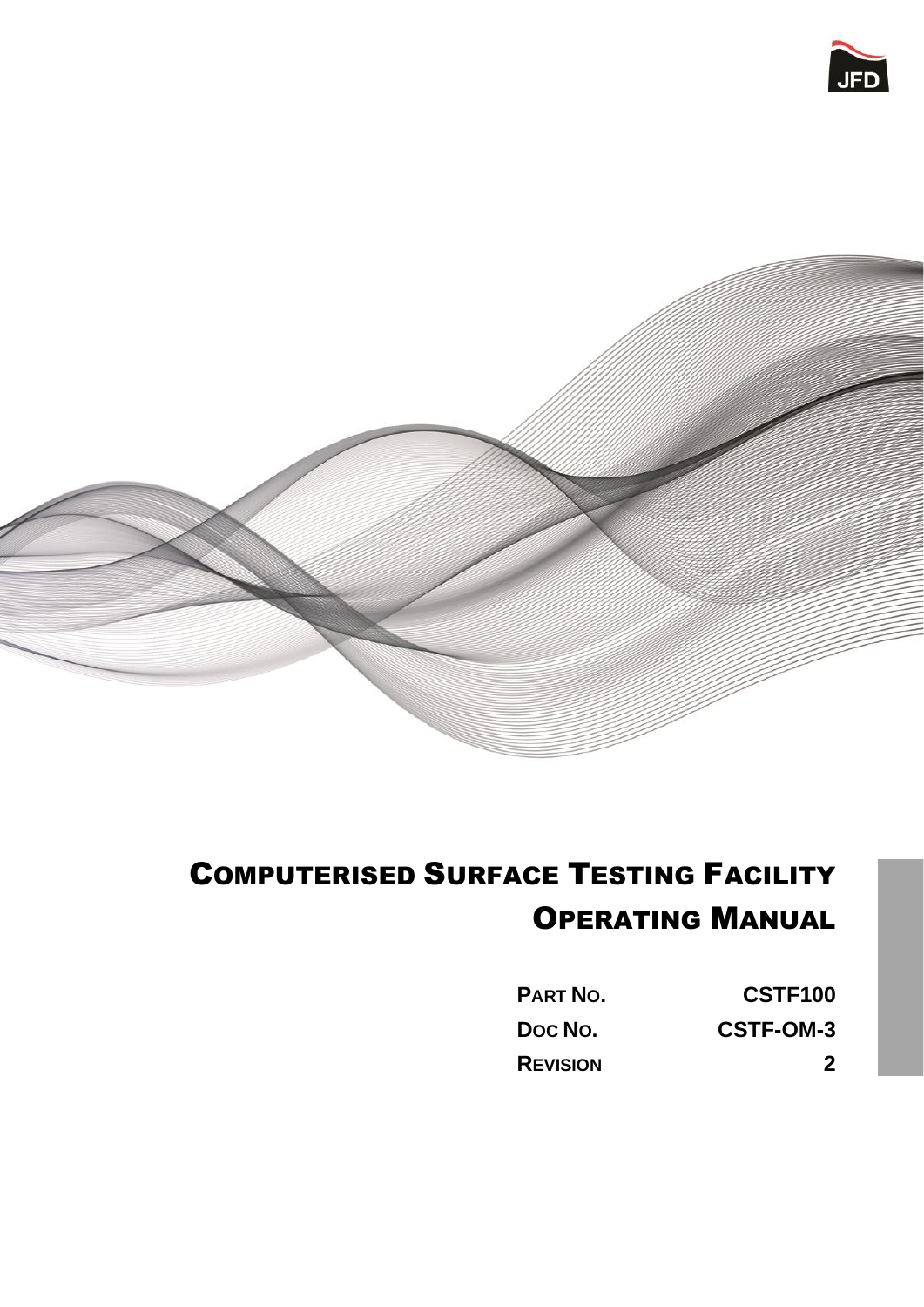*Intentionally blank*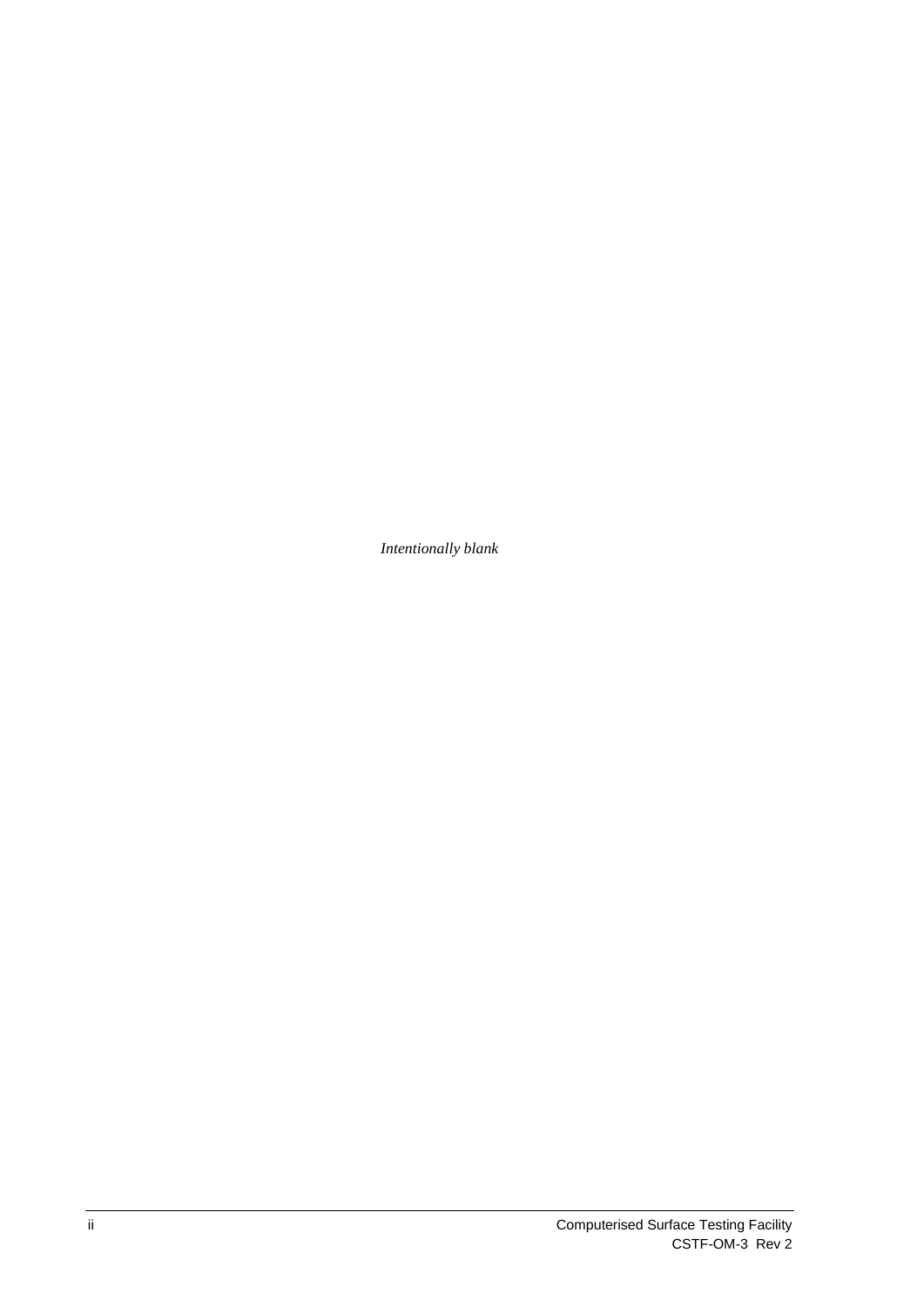### <span id="page-2-0"></span>**Issue Data**

| <b>Document Information</b> |                                                                         |                          |  |
|-----------------------------|-------------------------------------------------------------------------|--------------------------|--|
| <b>Number</b>               | Title                                                                   | <b>Classification</b>    |  |
| CSTF-OM-3                   | <b>Computerised Surface Testing Facility</b><br><b>Operating Manual</b> | Commercial in Confidence |  |

| <b>Revision History</b> |             |           |            |             |                 |
|-------------------------|-------------|-----------|------------|-------------|-----------------|
| <b>Rev</b>              | <b>Date</b> | <b>By</b> | <b>Chk</b> | App         | <b>Comments</b> |
| $\mathbf 0$             | 31/05/2021  | J. Cusson | P. Davies  | P. Rafferty | First Issue     |
| 1                       | 07/06/2021  | J. Cusson | P. Davies  | P. Rafferty | ECN: 27387      |
| 2                       | 08/06/2021  | P. Davies | J. Harper  | P. Rafferty | ECN: 27407      |
| 3                       |             |           |            |             |                 |
| 4                       |             |           |            |             |                 |

| <b>Current Revision Approvals</b> |             |                                              |  |
|-----------------------------------|-------------|----------------------------------------------|--|
| <b>Responsibility</b>             | <b>Name</b> | <b>Position</b>                              |  |
| Author                            | P. Davies   | Field Engineer, Service +                    |  |
| Checked                           | C. Tapping  | <b>Electrical &amp; Electronics Engineer</b> |  |
| Approval                          | P. Rafferty | <b>Project Engineering Manager</b>           |  |

#### **Copyright Details**

#### **© 2021 JFD**

Copyright of this document is the property of JFD and it may not be copied, used or otherwise disclosed in whole or in part except with prior written permission from JFD or, if this document has been furnished under a contract with another party, as expressly authorised under that contract.

#### **Manufacturer Details**

**T:** +44 (0)1224 740 145 **F:** +44(0)1224 740 172 **E:** [enquiries@jfdglobal.com](mailto:enquiries@jfdglobal.com) **JFD**, Enterprise Drive, Westhill, Aberdeen, AB32 6TQ, United Kingdom

JFD is a trading name of JFD Limited. Company Number: SC123684.

Registered Office: JFD, Westhill Industrial Estate, Enterprise Drive, Westhill, Aberdeen, AB32 6TQ, United Kingdom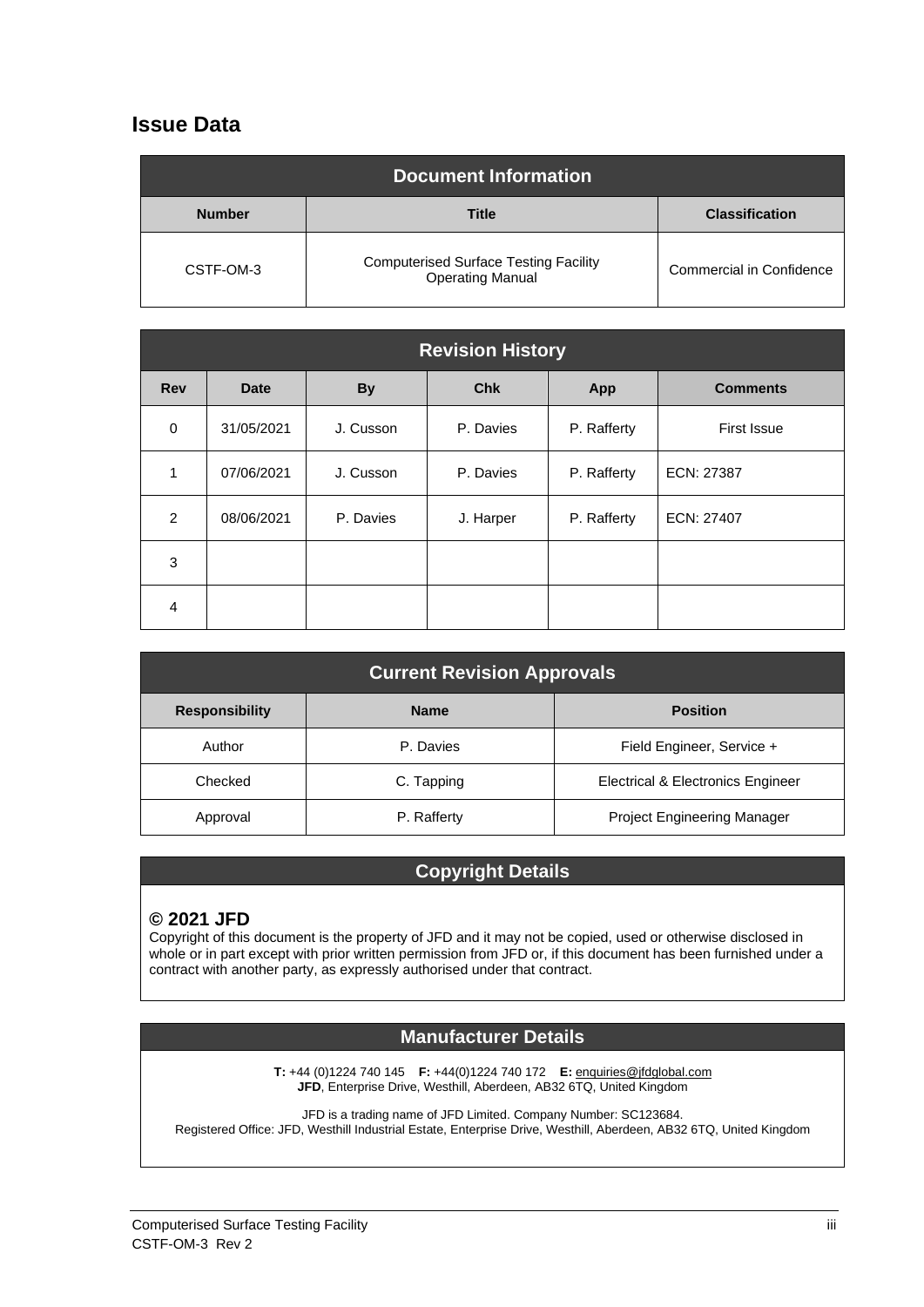# <span id="page-3-0"></span>**Contents**

|             | Paragraph | Page |
|-------------|-----------|------|
|             |           |      |
|             |           |      |
|             |           |      |
|             |           |      |
| 1           |           |      |
| 2           |           |      |
|             | 2.1       |      |
|             | 2.2       |      |
|             | 2.3       |      |
|             | 2.4       |      |
| 3           |           |      |
|             | 3.1       |      |
|             | 3.2       |      |
|             | 3.3       |      |
|             | 3.4       |      |
|             | 3.5       |      |
|             | 3.6       |      |
|             | 3.7       |      |
|             | 3.8       |      |
|             | 3.9       |      |
|             | 3.10      |      |
|             | 3.11      |      |
|             | 3.12      |      |
|             | 3.13      |      |
|             | 3.14      |      |
| $\mathbf 4$ |           |      |
|             | 4.1       |      |
|             | 4.2       |      |
| 5           |           |      |
| 6           |           |      |
| 7           |           |      |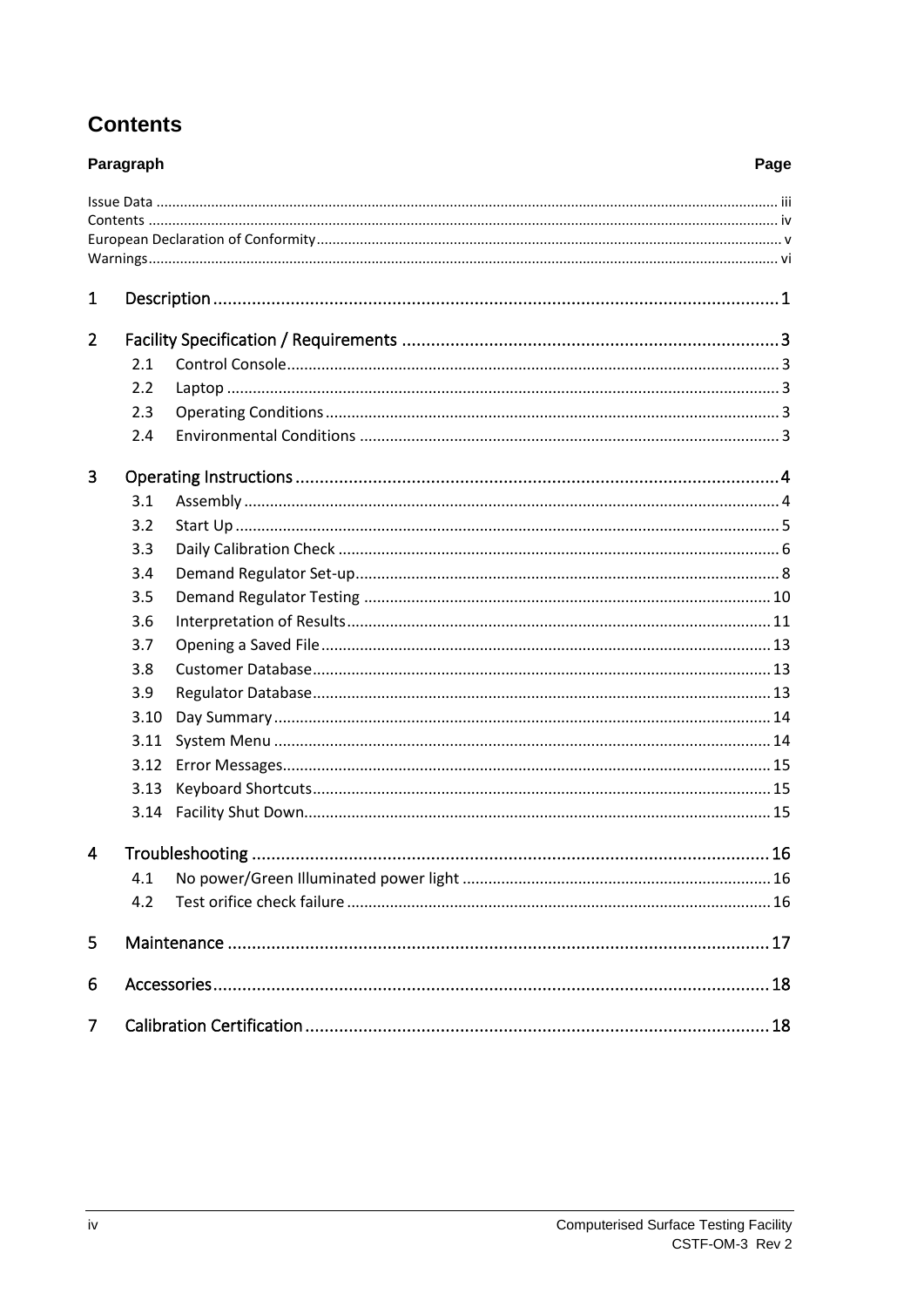# **European Declaration of Conformity**

<span id="page-4-0"></span>E DOC European Declaration of Conformity can be found within Related Documents at:

[https://www.jfdglobal.com/products/ansti-testing-equipment/ansti-computerised](https://www.jfdglobal.com/products/ansti-testing-equipment/ansti-computerised-surface-test-facility-cstf/)[surface-test-facility-cstf/](https://www.jfdglobal.com/products/ansti-testing-equipment/ansti-computerised-surface-test-facility-cstf/)

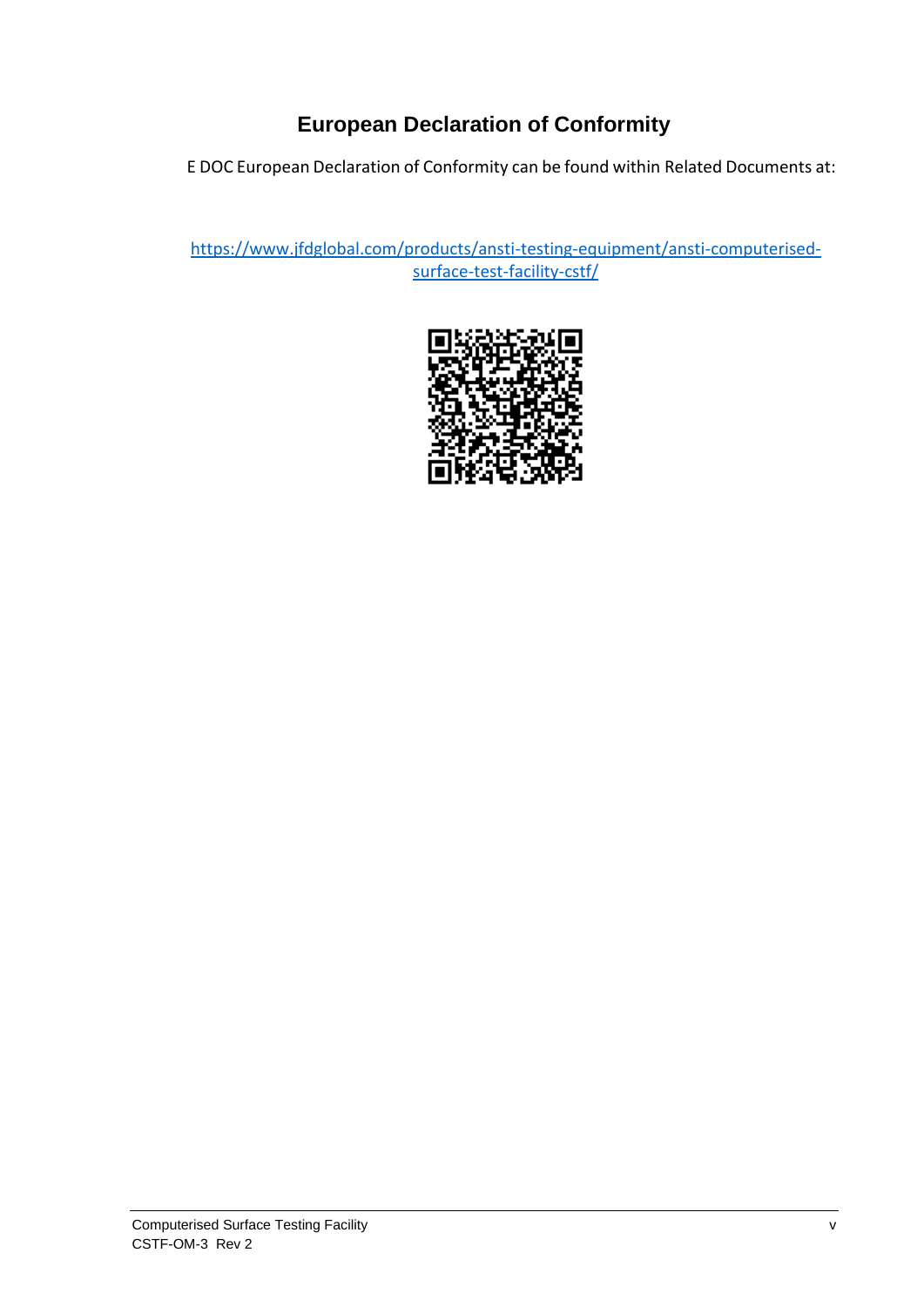### <span id="page-5-0"></span>**Warnings**

#### **Electrical Warnings**

The electricity supply used in the Computerised Surface Test Facility is at a voltage high enough to endanger life. Unauthorised maintenance is not permitted on any part of the system. If authorised maintenance is conducted, the person carrying out the work must ensure that the equipment is positively isolated from the electrical supply and tests made to verify that the isolation is complete before commencing work.

The electrical supply to the Computerised Surface Test Facility must have Residual Current Detection (RCD) and Surge Protection devices fitted, refer to [3.1.4.](#page-11-2)

The Computerised Surface Test Facility must be protectively earthed. Standard supply cables are fitted with earth cores.

#### **Pressure Parts Warnings**

The following Maximum Working Pressures must not be exceeded:

| <b>Mouth Pressure Transmitter</b>   | : $\pm$ 50 mbar ( $\pm$ 0.725 psi) |
|-------------------------------------|------------------------------------|
| Interstage Pressure Transmitter     | : 20 bar (290 psi)                 |
| Supply Pressure Transmitter & Gauge | : 300 bar (4351 psi)               |

#### **User Warnings**

Users must never place their mouth over the mouthpiece.

All connections are to be visually inspected prior to each use.

Hose restraints are recommended.

All HP and interstage fittings are to be maintained and life limited in accordance with local regulations.

The Computerised Surface Test Facility (CSTF) has been designed to check a SCUBA supply pressure and the operating pressures of the mouthpiece only. Normal established safety procedures must be adhered to. The following instructions must not compromise safety to personnel.

The CSTF is designed for use only with Air. The facility is not oxygen clean and therefore must not be used with Oxygen, Oxygen rich air, Nitrox or any other potentially hazardous gas mixtures. Failure to comply may result in serious personal injury or death.

During operation the CSTF draws a high vacuum through the 2<sup>nd</sup> Stage mouthpiece adapter. It is imperative that nobody places their mouth over the 2<sup>nd</sup> Stage mouthpiece adapter as it could cause lung damage. It is the responsibility of the user to ensure that the test is not initiated until it is safe to do so.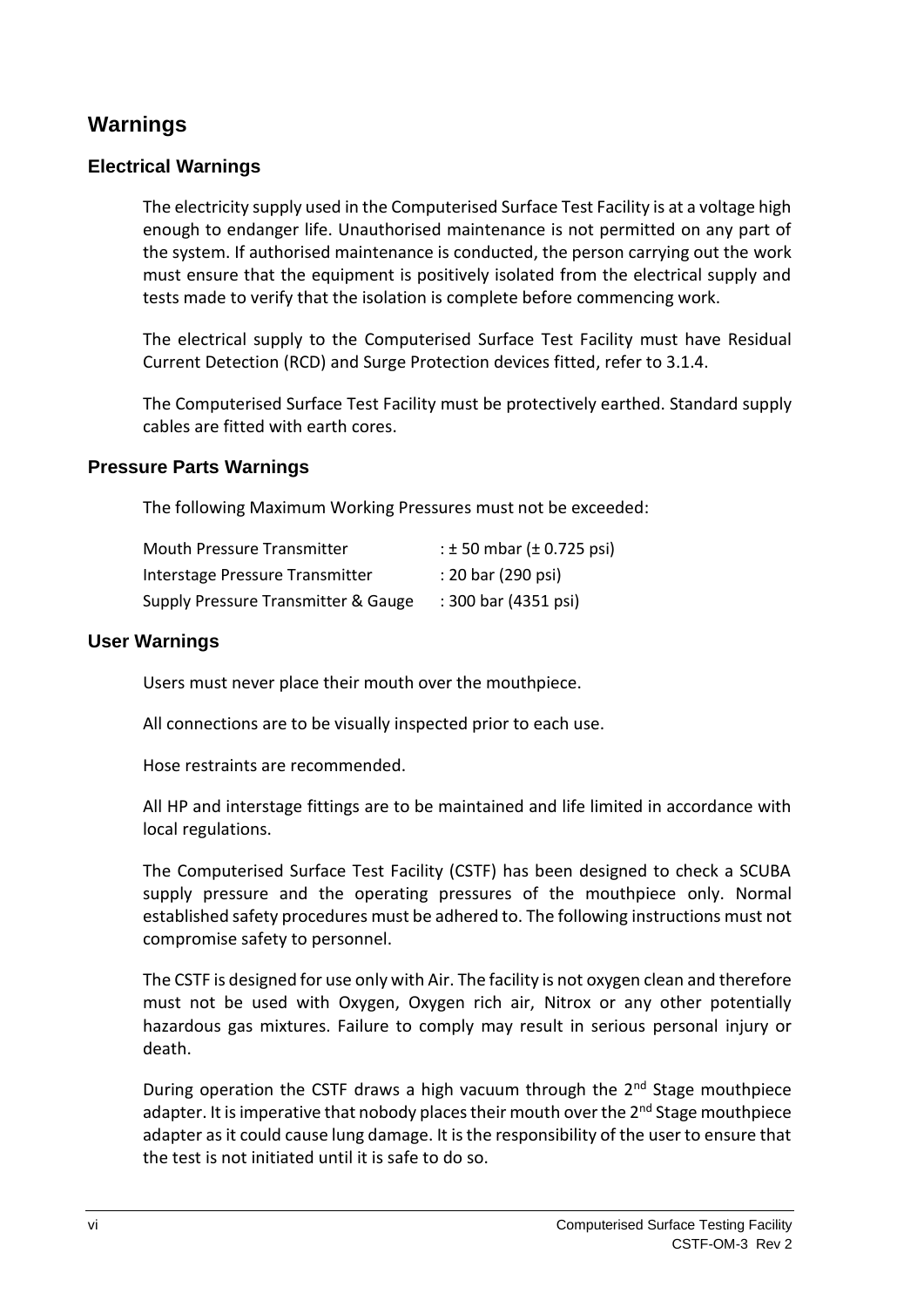Some low performance regulators may fail the CSTF flow performance test. It is the responsibility of the user to confirm with the appropriate regulator manufacturer that the model under test is able to flow at least 1000 litres/min of air under surface conditions.

Only clean, **dry**, and serviced regulators are to be tested on the CSTF. Ingress of water, sand, salt deposits or any foreign body into the CSTF will cause damage to the vacuum motor and may cause an electrical short. Premature failure of the motor or any other component due to this type damage will void the warranty.

Manual Handling of all components must be in accordance with Local Regulations.

Any modification to the equipment or use out with the operations and procedures detailed herein may compromise the protections built in to the equipment.

#### **Competent Person**

This manual is written for laboratory, production, or service personnel experienced in the use of high pressure air systems. Only **trained and qualified** personnel who are **competent** should connect to / use the CSTF and perform the operations described herein.

#### **Connection / Calibration Warnings**

During testing, it is very important that the laptop computer is not connected to the internet.

It is strongly recommended that no other  $3<sup>rd</sup>$  party software is installed on the laptop computer. If any 3<sup>rd</sup> party software is installed, it is at the user's risk.

#### **Warning Symbols**

The following symbols are used on the CSTF, they are defined as follows;



#### **WARNING HIGH VACUUM**

Users must never place their mouth over the mouthpiece.



#### **Waste Electrical and Electronic Regulations (WEEE)**

This product should not be discarded as unsorted waste but must be sent to separate collection facilities for recovery and recycling.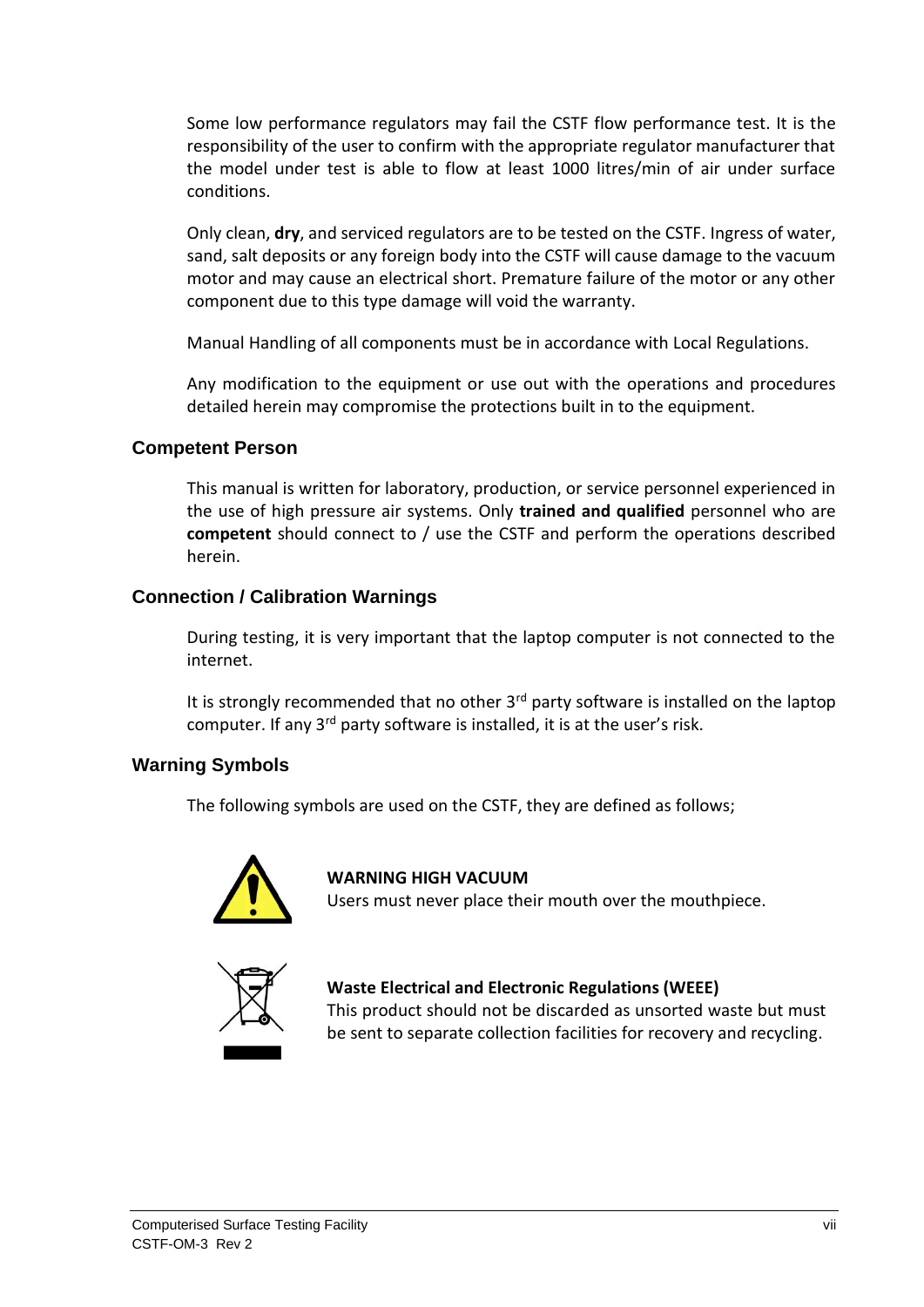*Intentionally blank*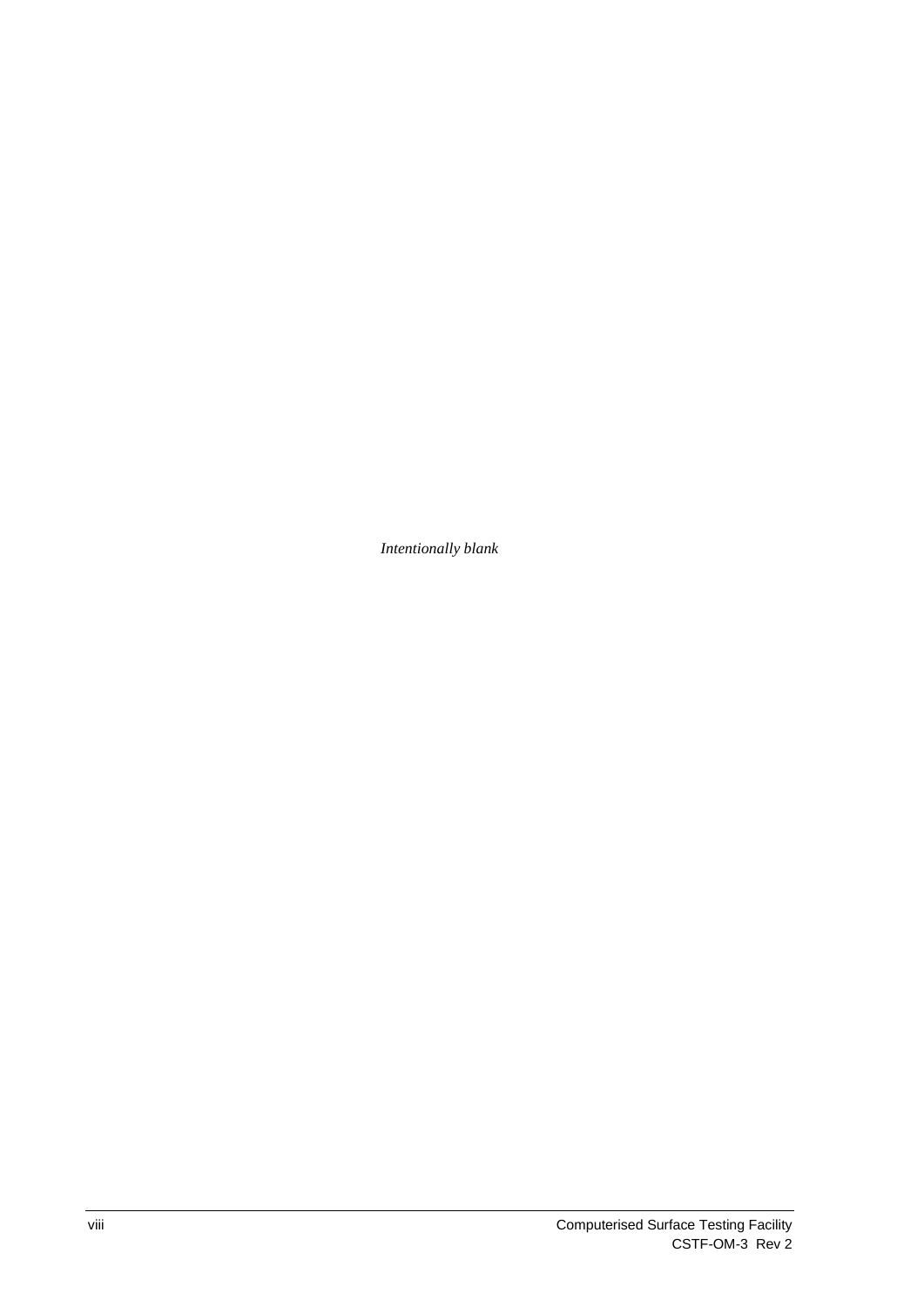# <span id="page-8-0"></span>1 DESCRIPTION

1.1 The Computerised Surface Test Facility (CSTF) has been designed to check a SCUBA set's supply pressure and the operating pressures of it's mouthpiece, by simulating a typical inhalation.





- 1.2 Using breathing air (BS EN 12021:2014 or equivalent) stored under pressure in the SCUBA bottle, the operator can monitor the first stage supply regulator, cracking pressure of the second stage regulator and the inhalation pressure, at approximately 1000 LPM.
- 1.3 The software is intuitive to use providing a comprehensive customer and regulator database, digital readings for set-up purposes and a fully automated cracking pressure / high flow performance test.
- 1.4 The system functions using PC based software. A log of regulator types and serial numbers are captured prior to a test. Second stage cracking pressure can be manually checked before an automated test lasting twelve seconds is performed. Following the test, a certificate with results are generated showing the below pressure profiles and interactions over the duration of the test:
	- Mouthpiece Pressure: The pressure on the mouthpiece at cracking and during maximum flow of approximately 1000 LPM.
	- Cylinder Pressure: The source pressure supplying the  $1<sup>st</sup>$  Stage regulator.
	- Interstage pressure: The pressure delivered to the  $2^{nd}$  stage regulator, from the 1st.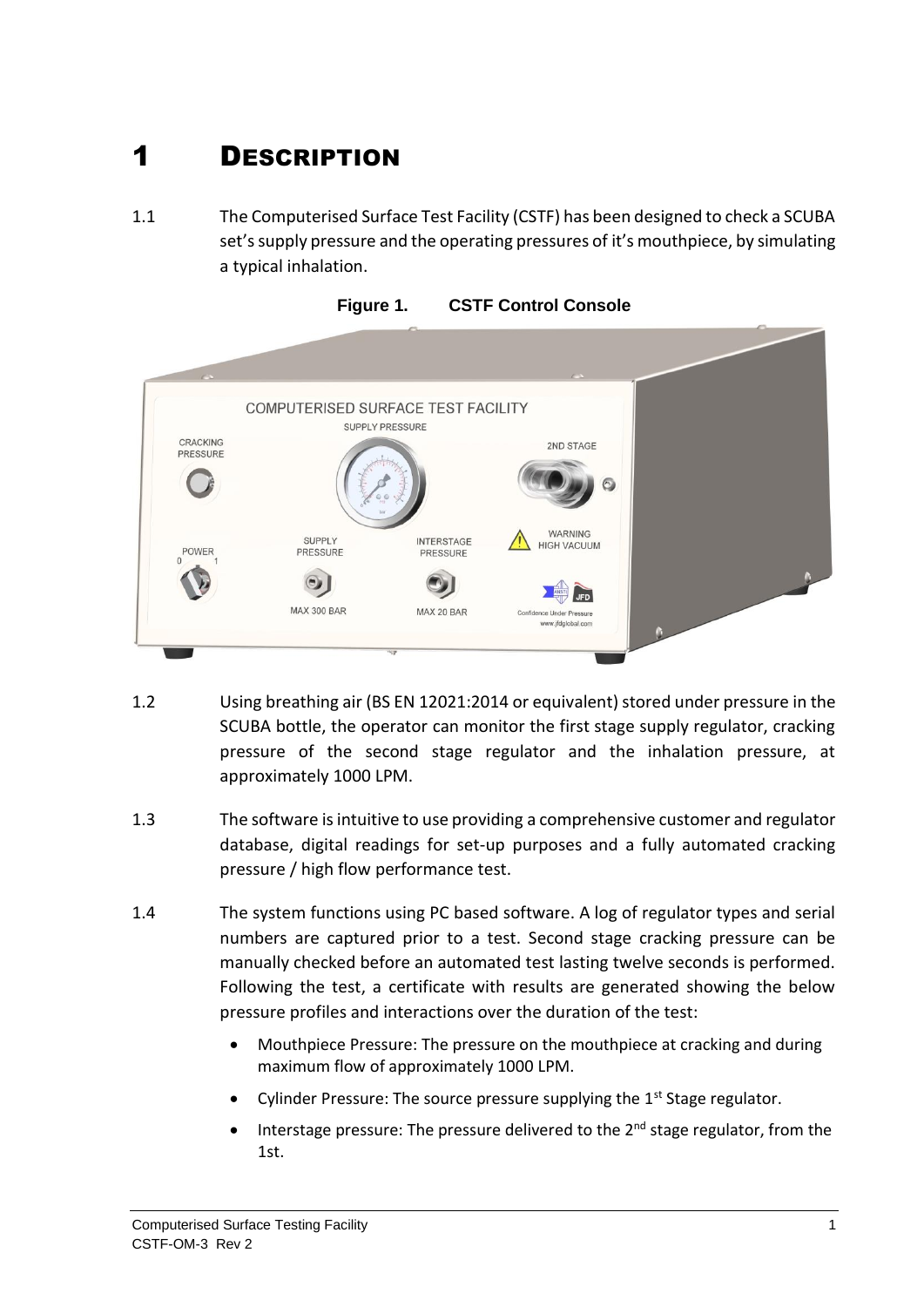- Cracking pressure: The pressure at which the  $2^{nd}$  stage regulator begins to open.
- 1.5 The operator can use the results from the test to adjust the SCUBA set as required, in simple terms, the mouthpiece pressure must not exceed -25 mbar during the automated test, as per EN250.
- 1.6 The CSTF is designed to be checked daily for manufacturer's tolerances by the operator via test orifices provided with the unit and set during manufacture as per the test orifice calibration certificate.
- 1.7 To allow set-up of the regulator after servicing, the CSTF digitally displays; (1) the interstage pressure for setting the 1st stage and (2) the cracking pressure for setting the 2nd stage. The fully automated, computer controlled flow test may then be initiated. This will measure / display the cracking pressure and during the high flow test measure / display the mouth pressure, interstage pressure drop and supply pressure drop. Upon completion of the test, the test data can be stored and also printed in the form of a Test Certificate, providing a record of the test for the customer. A regulator / customer history can be built up over a period of time for statistical records.
- 1.8 The high flow demanded by the CSTF approaches the peak flow requirements equivalent to a depth of 50 metres and 62.5 litres/min ventilation.
- 1.9 The CSTF features include:
	- Real-time display of mouth pressure, interstage pressure and cylinder pressure.
	- Computer controlled cut-off if pressures exceed set tolerances.
	- Automatic cracking pressure and flow tests.
	- Quick test certificate printing.
	- Customer database facility linked to demand regulator test results.
	- Demand Regulator database facility.
	- Easy access and retrieval of archived test data.
	- Day Summary Record file and printout.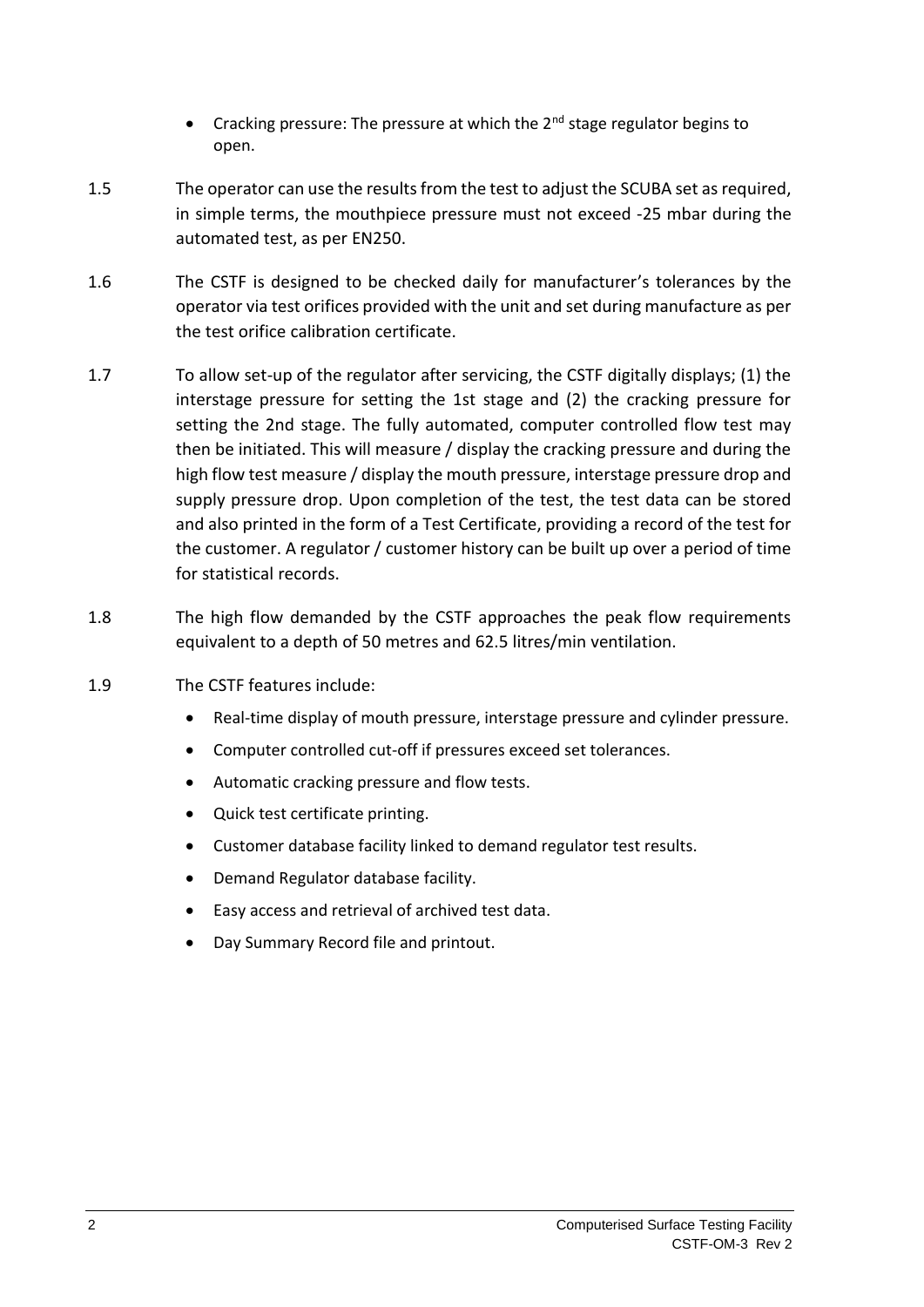# <span id="page-10-0"></span>2 FACILITY SPECIFICATION / REQUIREMENTS

## <span id="page-10-1"></span>**2.1 Control Console**

| Manufacturer                          | JFD Ltd.                             |
|---------------------------------------|--------------------------------------|
| Model                                 | <b>CSTF</b>                          |
| Power Supply                          | AC $100 - 240 \cdot V$ (-15% / +10%) |
| Mains frequency                       | $50 - 60$ ·Hz $\pm 6\%$              |
| <b>Current Rating</b>                 | 2.4 Amps                             |
| <b>Power Rating</b>                   | 180 Watts                            |
| Weight                                | Approx 15 kg                         |
| Mouth Pressure Transmitter Range      | $± 50$ mbar                          |
| Interstage Pressure Transmitter Range | 0 to 20 bar                          |
| Supply Pressure Transmitter           | 0 to 350 bar                         |
| <b>Supply Pressure Gauge</b>          | 0 to 400 bar                         |
| Surface Flow Demand                   | 1000 litres/min                      |
| Noise Level                           | $<$ 70 dBa                           |
| <b>Nameplate Details</b>              | Voltage                              |
|                                       | Frequency                            |
|                                       | Current                              |
|                                       | Model No                             |

Serial No. Marking Serial No. Marking Serial No. Marking Serial Serial Assemblance Console

### <span id="page-10-2"></span>**2.2 Laptop**

| <b>Operating System</b> | Windows                              |
|-------------------------|--------------------------------------|
| Power Supply            | AC $100 - 240 \cdot V$ (-15% / +10%) |
| Mains frequency         | $50 - 60$ ·Hz ±6%                    |

Serial No

## <span id="page-10-3"></span>**2.3 Operating Conditions**

| Temperature                | $22 + 5$ °C                |
|----------------------------|----------------------------|
| <b>Relative Humidity</b>   | < 75% with no condensation |
| <b>General Environment</b> | Clean                      |

## <span id="page-10-4"></span>**2.4 Environmental Conditions**

| Location                | Indoor use only   |
|-------------------------|-------------------|
| Altitude                | $< 2,000 \cdot m$ |
| Over Voltage Category   | OVC II            |
| Pollution Degree of the | PD <sub>2</sub>   |
| Intended Environment    |                   |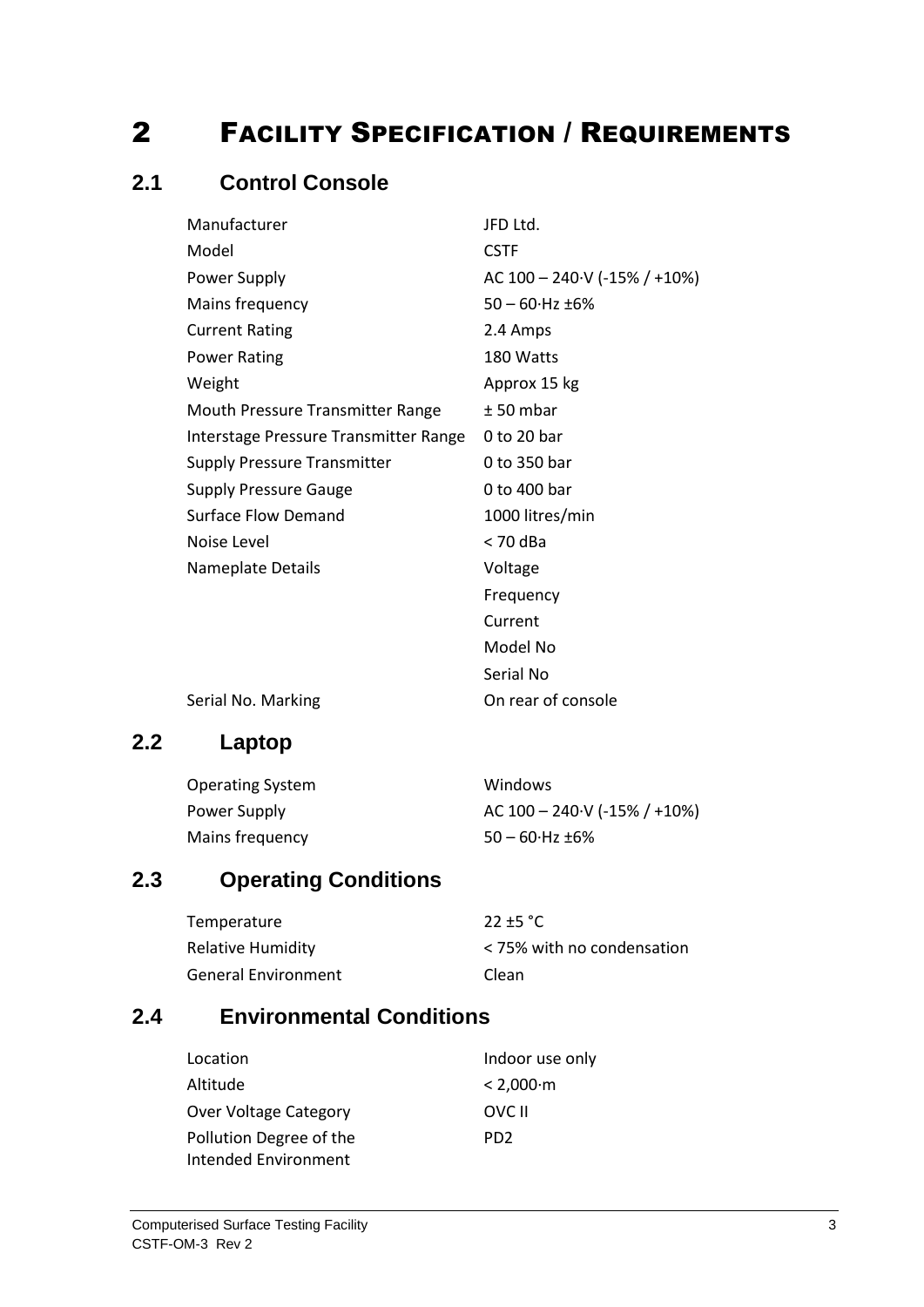# <span id="page-11-0"></span>3 OPERATING INSTRUCTIONS

Instructional videos are available to supplement the following instructions. Please refer to the following links.

[https://www.jfdglobal.com/products/ansti-testing-equipment/ansti-computerised](https://www.jfdglobal.com/products/ansti-testing-equipment/ansti-computerised-surface-test-facility-cstf/)[surface-test-facility-cstf/](https://www.jfdglobal.com/products/ansti-testing-equipment/ansti-computerised-surface-test-facility-cstf/)



## <span id="page-11-1"></span>**3.1 Assembly**

- 3.1.1 The CSTF must be installed and operated in a clean, dry, indoor environment.
- 3.1.2 The CSTF comprises 3 main components:
	- Control Console : Weight approximately 15 kg
	- Laptop : Weight approximately 5 kg
	- Printer (not supplied by JFD)
- 
- 3.1.3 Unpack each component and connect the Laptop and printer in accordance with the manufacturer's instructions. Ensure that they are positioned and organised to provide a safe and comfortable work environment. Refer to relevant documentation supplied with the Laptop and printer.
- <span id="page-11-2"></span>3.1.4 It is strongly recommended that a Belkin 'SurgeMaster' (or similar) device is used to provide protection for the CSTF components against mains electrical noise / voltage surges.
- 3.1.5 Position the control console a with minimum of 50·mm clear space at the rear of the unit and allowing easy access to disconnect the mains supply.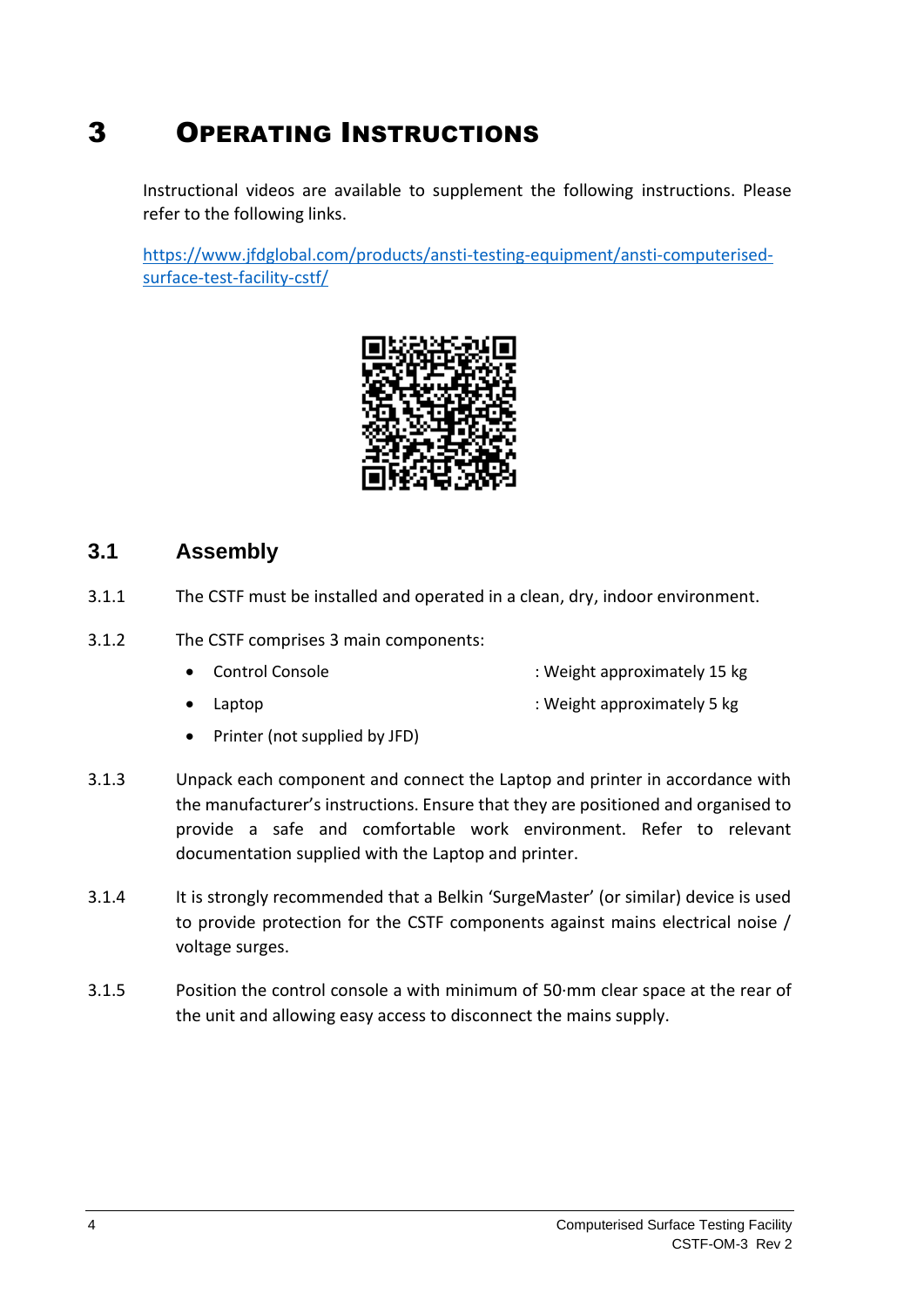#### **WARNING**

### **USE OF INADEQUATE MAINS POWER SUPPLY CABLES IS HAZARDOUS AND MAY INVALIDATE CERTIFICATES GENERATED. REFER TO SECTION [6](#page-25-0) FOR COMPATIBLE MAINS SUPPLY CABLES.**

- 3.1.6 Position the laptop and printer adjacent to the control console. Connect the USB cable from the laptop to the rear of the control console. Plug in the electrical supply cable into the socket in the rear of the control console.
- 3.1.7 Plug the laptop, control console and printer (not supplied) into the Surge / Filter strip and then plug it into an electrical socket that has Residual Current Detection protection.
- 3.1.8 Ensure all power and USB cables are routed and retained correctly. No cables should be laid across the floor.
- 3.1.9 Disassembly of the CSTF is the reverse of the above.

### <span id="page-12-0"></span>**3.2 Start Up**

- 3.2.1 Ensure there is a minimum of 60 bar air supply to conduct the tests.
- 3.2.2 Check the threads of the Supply and Interstage Pressure connecters are sound and not damaged.
- 3.2.3 Ensure the  $2^{nd}$  Stage silicone mouthpiece adapter is not obstructed, is not split and in general good condition.
- 3.2.4 Turn on power to the Laptop and printer. The computer will boot into the Windows desktop. To start the program, double click the ANSTI icon on the desktop.
- 3.2.5 When the program loads, it first carries out an initialization test to ensure the computers speed is adequate. This takes 2 seconds, during which it is important not to use the mouse or keyboard. If you experience an error message when loading the program, consult the troubleshooting section for assistance.
- 3.2.6 Once the program has loaded, the main screen is displayed. This consists of three Y-Time plots that display mouth pressure (top), interstage pressure (centre), and cylinder pressure (bottom).
- 3.2.7 Turn the mains power switch on CSTF Control Panel to the **I** position. A green light indicates a healthy power supply. See troubleshooting if there is no green light.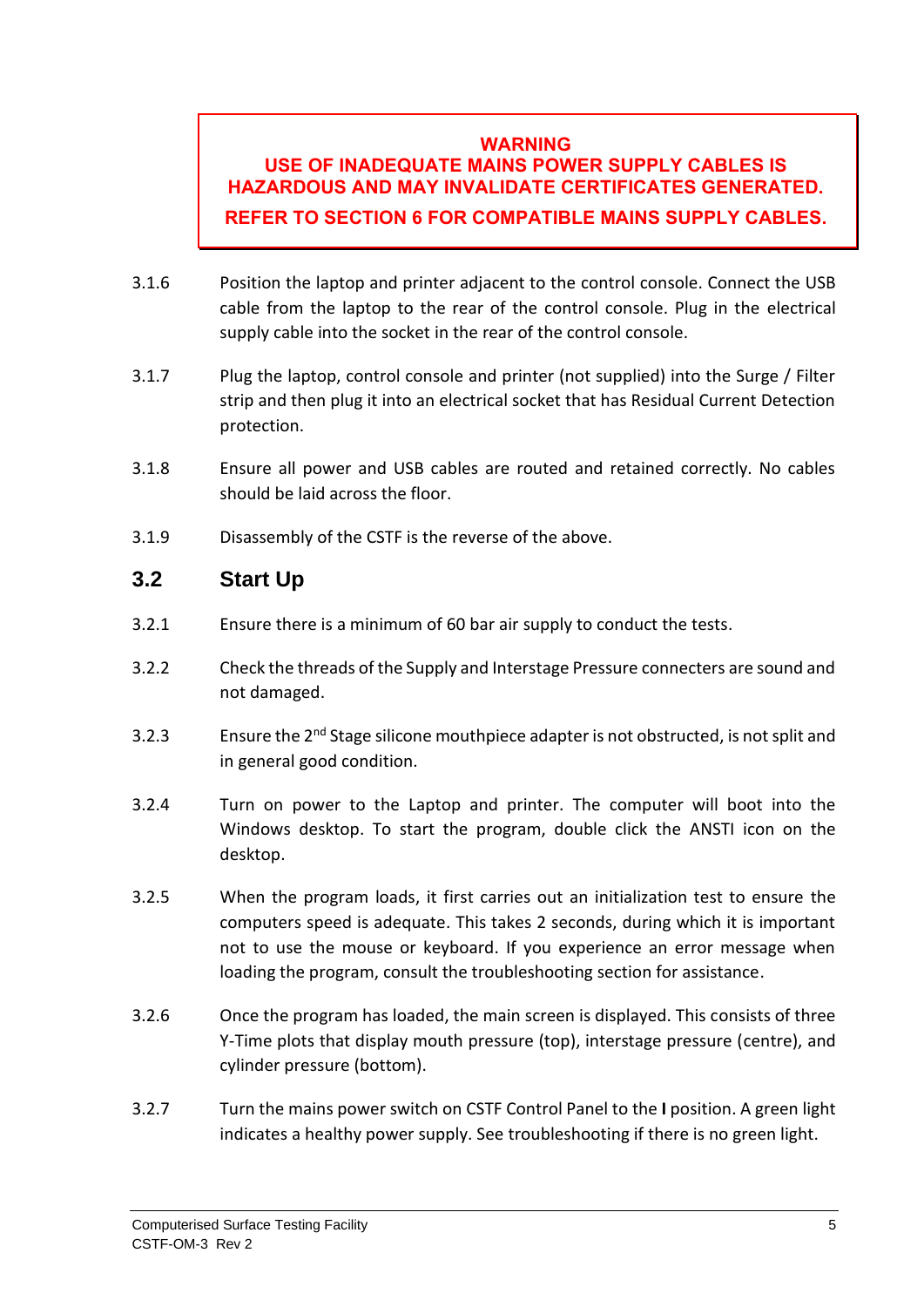- 3.2.8 The yellow on black LED readouts on the right display the current readings for these three pressures respectively. All pressures should read zero. However, the mouth pressure sensor is very sensitive, so a small variation in readings will be apparent.
- 3.2.9 Due to the sensitivity of the mouth pressure sensor, it will occasionally, show a zero drift depending on the current atmospheric pressure conditions. Consequently, it is important to zero the mouth pressure on a regular basis. To zero the CSTF, ensure that there is no  $2<sup>nd</sup>$  stage in the mouthpiece adapter and it is clear and unobstructed. Either click on the 'Zero (F12)' button with the mouse or press the 'F12' button on the keyboard. The program will then take a short sample to determine the new zero. No further action is necessary from the user.
- 3.2.10 At the bottom of the screen is a status bar. This is used to give important information while the program is running. When a saved results file is being viewed the file's details are displayed at the bottom

## <span id="page-13-0"></span>**3.3 Daily Calibration Check**

- 3.3.1 Check the accuracy of the CSTF at the beginning and end of each day using the Test Orifices supplied. Subject to satisfactory orifice test results, this then qualifies all tests conducted that day.
- 3.3.2 Place the Test Orifice in the  $2^{nd}$  Stage silicone mouthpiece adapter; ensuring it is fully engaged up to the shoulder. Press 'F1' and enter in the 'Remarks' box 'Test Orifice Check'. Press 'OK' to accept the test details entered and then press 'OK' again to start the test.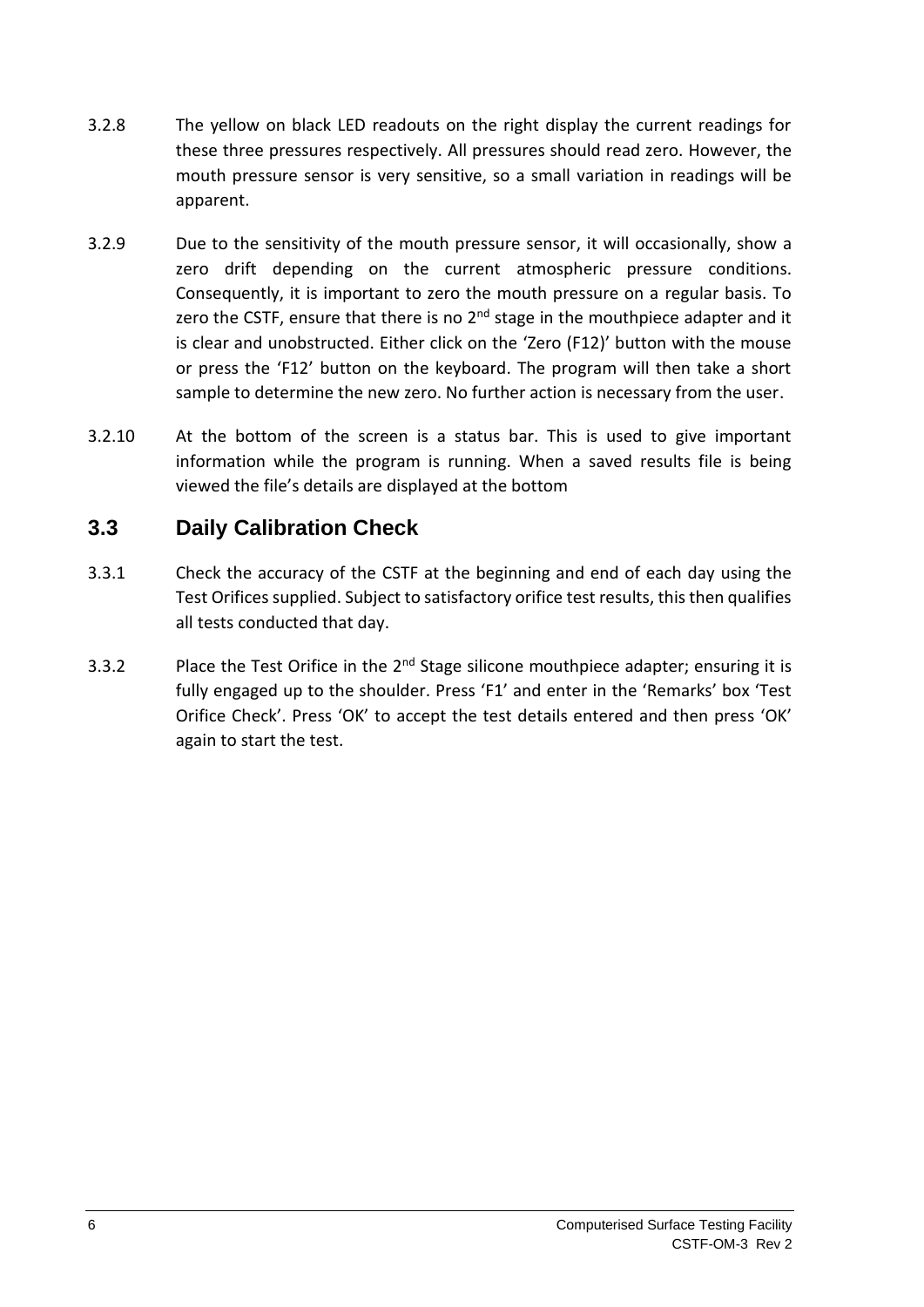

**Figure 2. Example Surface Test Results**

- 3.3.3 Save the test results and print a copy of the Test Certificate for your records.
- 3.3.4 Repeat instructions for second test orifice.
- 3.3.5 To validate the daily checks the Flow must be within the values and tolerances as displayed in the test orifice certificate originally provided with the CSTF.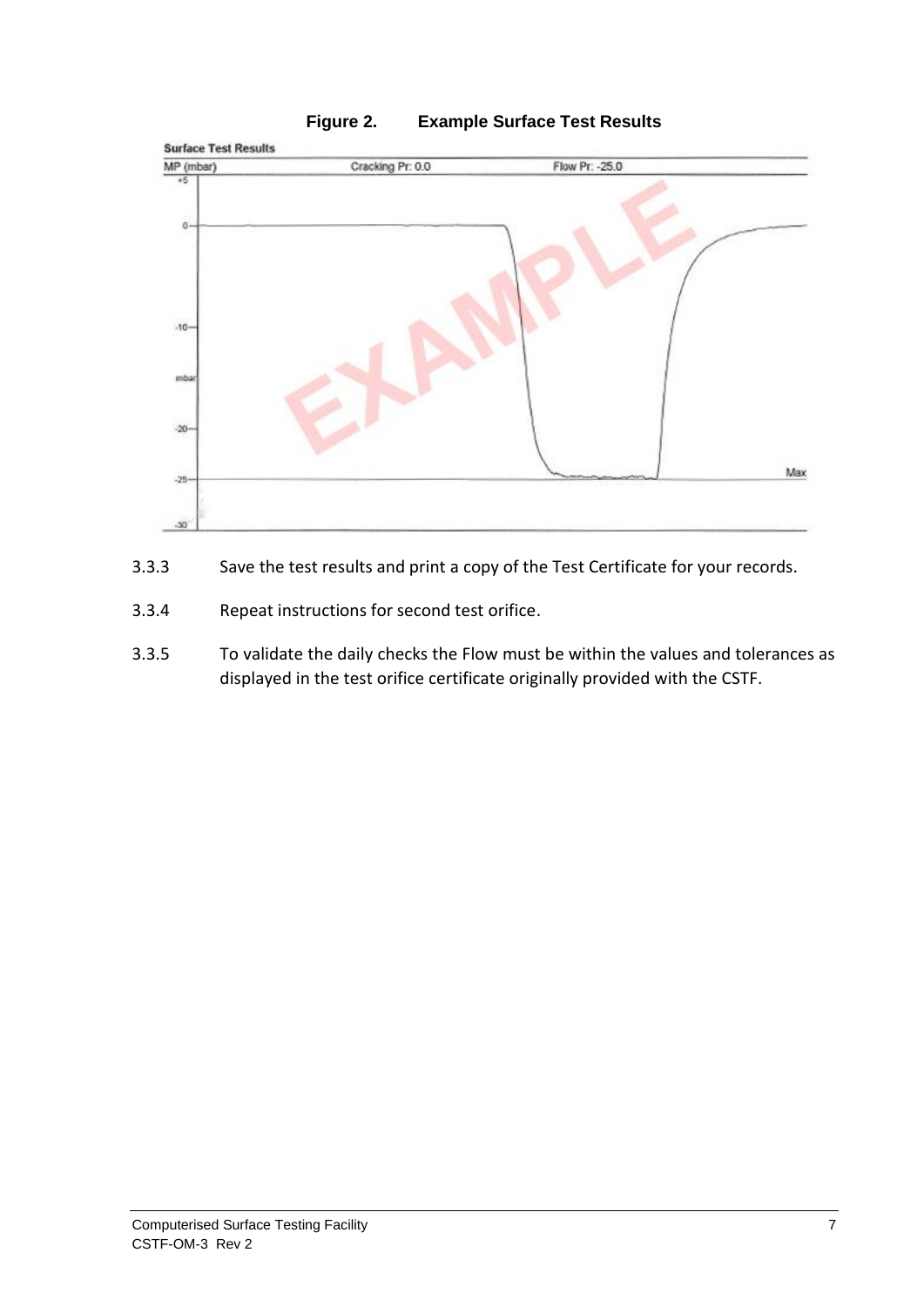### <span id="page-15-0"></span>**3.4 Demand Regulator Set-up**

- 3.4.1 After the demand and interstage regulators have been serviced and dried (if not new), the interstage pressure and the  $2<sup>nd</sup>$  stage cracking pressure can be set using the CSTF.
- 3.4.2 Clean using a locally approved non-alcohol based disinfectant.
- 3.4.3 Check SCUBA set is fully functional and setting of the first stage regulator is adjusted to the manufacturer's recommendations of the 2nd stage regulator, prior to connection to the CSTF.



<span id="page-15-1"></span>3.4.4 Line up the connections to the CSTF in accordance with [Figure 3](#page-15-1) as follows:



**Figure 3. Test Set-up Schematic**

- 3.4.5 Connect the 1st stage to a cylinder containing air at the appropriate pressure. **Do not open the cylinder valve**.
- 3.4.6 Check condition of hose pior to connection to the CSTF. Connect an HP hose from a **high pressure** port on the  $1^{st}$  stage to the  $7/16$ -20 UNF 'Supply Pressure' connector on the CSTF, ensuring the small 'flanged' seal pin is in position. The hose

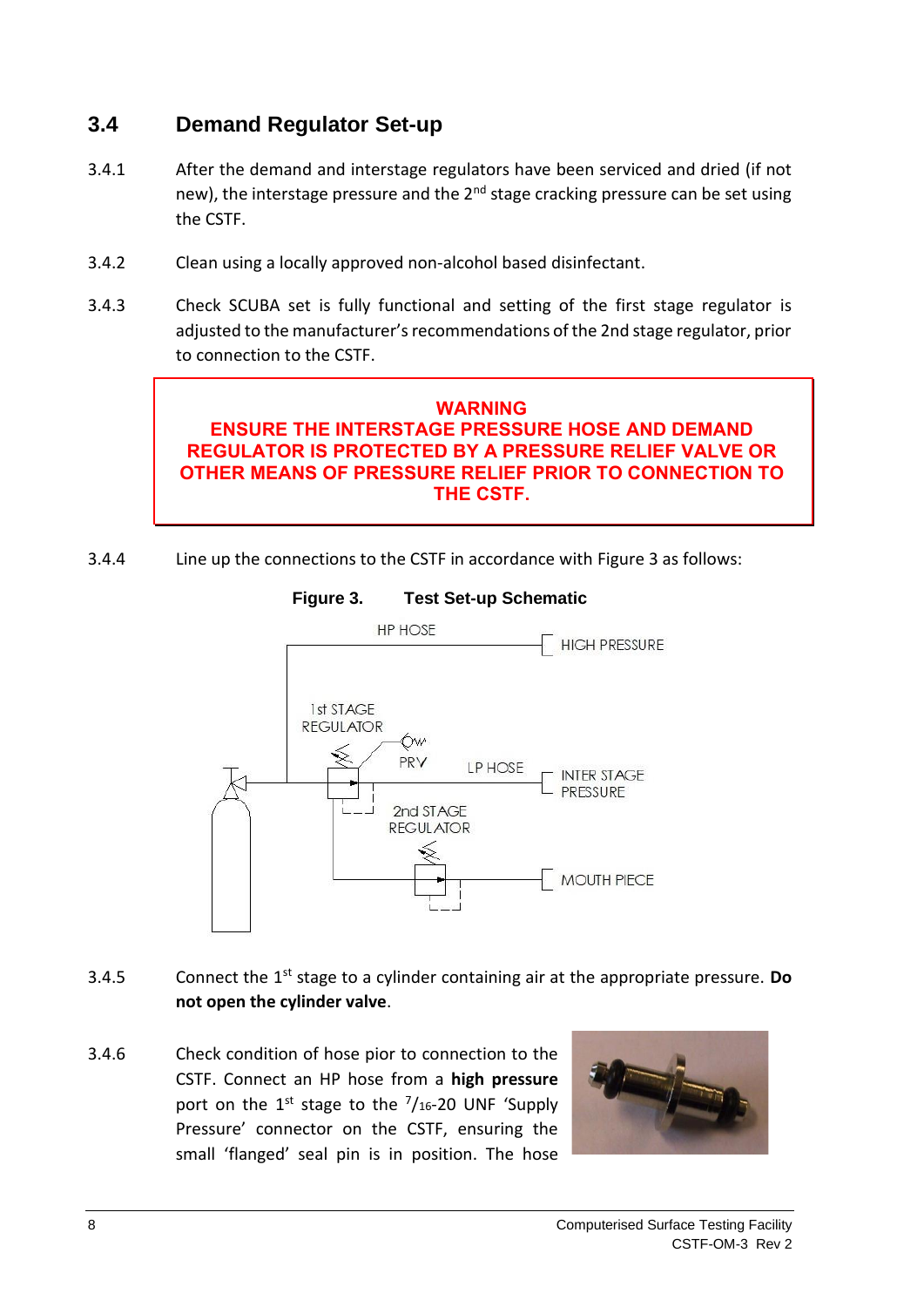swivel nut should only be screwed **hand tight** on the CSTF connector. Use of a hose restraint is recommended.

3.4.7 Check condition of hose prior to connection to the CSTF. Connect an interstage hose from a **low pressure** port on the 1<sup>st</sup> stage to the <sup>9</sup>/16-18 UNF 'Interstage Pressure' connector on the CSTF. The hose swivel nut should only be **hand tight** on the CSTF connector. Use of a hose restraint is recommended.



- 3.4.8 Slowly open the cylinder valve and check the test setup for leaks.
- 3.4.9 Check the supply pressure on both the monitor readout and the gauge. Purge the 2<sup>nd</sup> stage a few times to confirm correct function of the demand regulator.
- 3.4.10 Ensure the 2nd stage is clean / dry and push into the silicone mouthpiece adapter, making sure it's fully in.
- 3.4.11 Check the  $1^{st}$  stage using the interstage pressure reading on the monitor and ensure this is suitable according to the manufacturer's recommendation of the 2<sup>nd</sup> stage regulator.
- 3.4.12 Check the  $2^{nd}$  stage cracking pressure by depressing and holding the 'Cracking' Pressure' button on the CSTF and observing the mouthpiece pressure reading on the monitor. Remove from CSTF and adjust if required.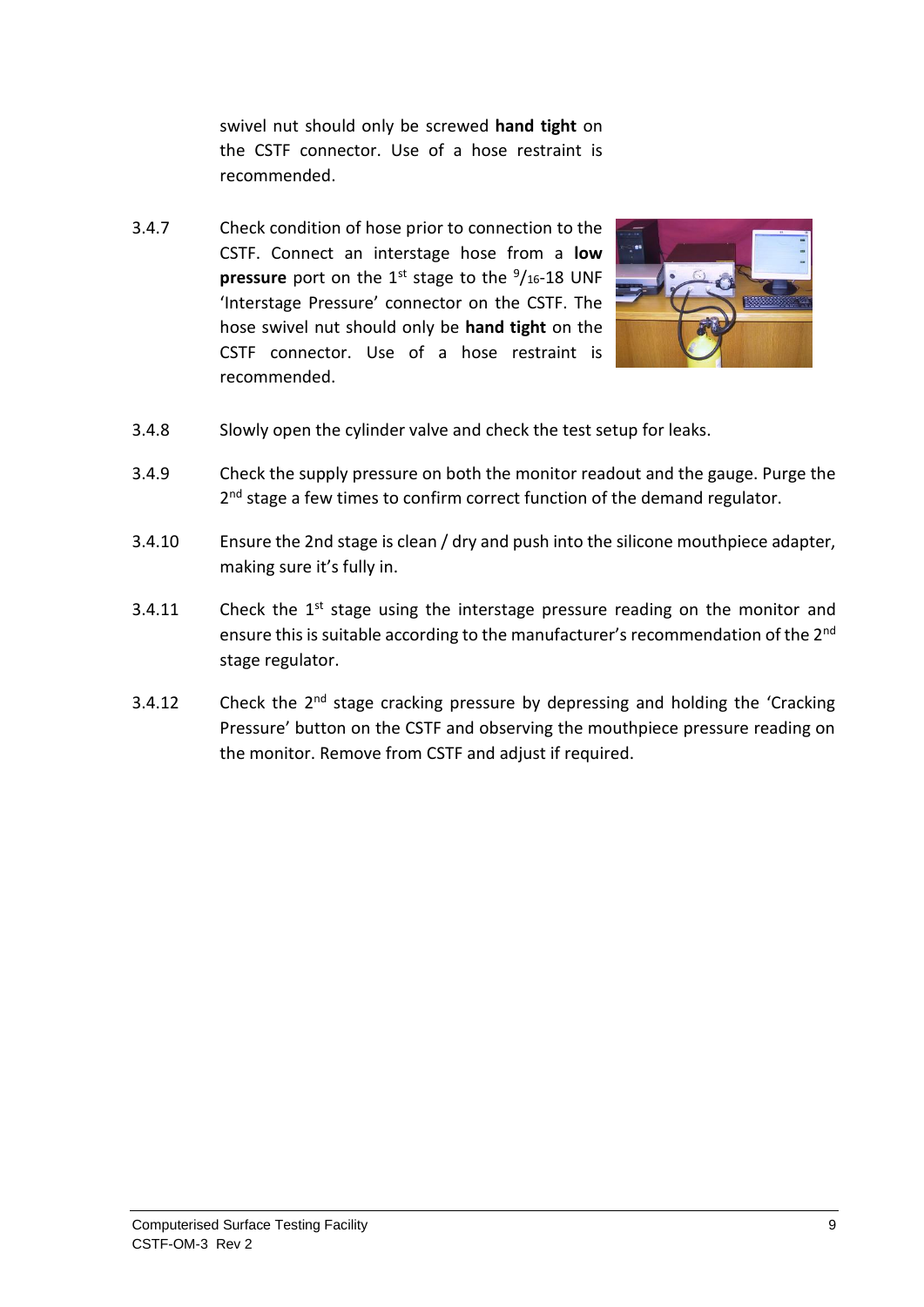## <span id="page-17-0"></span>**3.5 Demand Regulator Testing**

- 3.5.1 After the regulator has been satisfactorily set-up, a full flow test may be initiated. If the  $2^{nd}$  stage has any adjustments, make sure to set the Dive / venturi / breathing resistance as required. Check the Interstage Pressure and Supply Pressure readings to ensure there is air to conduct the test. To start the test press 'F1'. Alternatively, click 'Start / Stop Controls' from the main tool bar, and then click 'Begin Test Sequence F1'.
- 3.5.2 The 'Test Details' window will be displayed. Here you can specify all the information about the test you are about to carry out. In the first box you can allocate your own Job Reference. Then choose the customer whose regulator you are testing from the pull-down box. If the test is for a new customer click the "New Customer" button to add a new customer to the database. See Customer Database – Section 3.8 for further details.
- 3.5.3 Next you can select the  $1<sup>st</sup>$  and  $2<sup>nd</sup>$  stage regulators from the pull-down box. If the regulator you're testing is not listed click the "New Regulator" button. See [Regulator](#page-20-2) Database – Section [3.9](#page-20-2) for further details. Enter details of  $1<sup>st</sup>$  and  $2<sup>nd</sup>$ stage; it is important to record the serial numbers.
- 3.5.4 The next box is for 'Service Information'. The default comment is 'Full Service Kit'. However, you can add further details or you can delete this comment and enter other details.
- 3.5.5 In the 'Remarks' box you can enter any remarks specific to the test. It is recommended to note the  $2^{nd}$  stage adjustment settings. Note that you will have the opportunity to add / edit the remarks after the test.
- 3.5.6 At the bottom of the window is a section showing results. At this stage, these all read zero because the test has not taken place. Click the 'OK' button to continue.
- 3.5.7 You are now prompted to click OK when you are ready to begin the test. When ready, press the 'Enter' key or click 'OK' to start the test. The test is controlled by the computer so no further action is required.

#### **IMPORTANT – TO STOP THE TEST AT ANY TIME PRESS 'ESC' KEY**

3.5.8 The test is 12 seconds long. The first 3 seconds allows the system to stabilise. Between 3 and 6 seconds the cracking test is carried out. A flow test follows for a further 3 seconds, after which the pump turns off. The last three seconds allow the regulator to recover. Regulators with venturi and sensitivity controls may tend to continue flowing air and should be manually turned to their non-venturi operating position.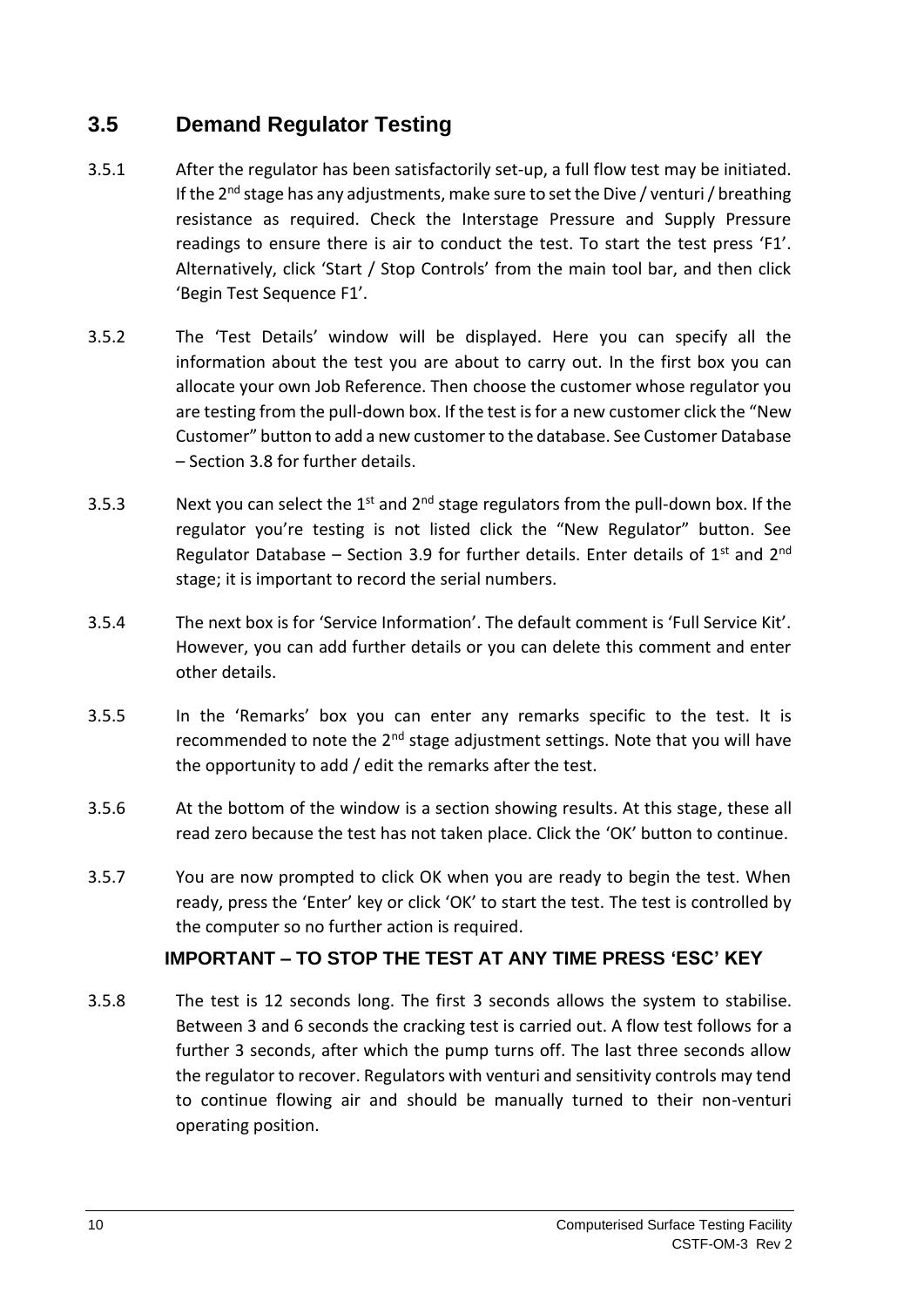- 3.5.9 During the test, the 3 pressures are plotted in real-time. On completion of the test a screen box is displayed to allow you to edit / add remarks following the test. Click 'OK' to continue.
- 3.5.10 Click the 'Y' button to save the test results. Otherwise, the results are cleared immediately and the system becomes available for a repeat or new test. Note if 'N' is chosen, the results cannot be viewed or printed. Thus, in order to print a certificate or view the results you must choose the 'Y' option and save the results. The default is 'Yes'. The certificate may then be printed at a later date by opening the file and clicking 'File' then 'Print'.
- 3.5.11 If the mouth pressure drops below –40 mbar, the test will automatically stop. A warning window will appear stating 'MP is too Low. Test Stopped'. Press 'OK' to clear warning window. The 'Test Details' window opens presenting the same test data. Press 'OK' and save the test details. Note: if you do not save the test details, when you wish to re-test the regulator you will have to re-enter the test details.
- 3.5.12 Press 'F5' to re-test the regulator after any adjustments required. This will then open the saved test details window. Edit the remarks box as appropriate and press 'OK' to conduct re-test.

### <span id="page-18-0"></span>**3.6 Interpretation of Results**

- 3.6.1 Following a regulator test, the software will present the results in a certificate. Refer to [Figure 4](#page-19-0) for example certificate.
- 3.6.2 The first graph on the test results is the mouthpiece pressure against time. The first piece of data to note is the cracking pressure, this must be checked against the figure on the manufacturer's specification for the regulator. The flow pressure from the mouthpiece is also displayed on this graph and needs to be greater than −25 mbar as outlined in BS EN:250. It should be noted that due to the tolerances of the CSTF and variations in atmospheric conditions, the reading should be taken as +or- the allowable tolerance as per the test orifice certificate. For example if there is an allowance of +or- 2 mbar anything below -23 mbar should be treated as a potential fail.
- 3.6.3 The interstage pressure (IP) graph shows the pressure feed from the first stage regulator at the start of the test and at the end of the test, this is handy to see to make sure there is a consistent feed of pressure to the  $2<sup>nd</sup>$  stage regulator. The drop is also displayed in order to determine the maximum pressure drop whilst the  $2^{nd}$  stage regulator is operational.
- 3.6.4 The final graph plots the cylinder pressure against time. Here you can see the pressure in the cylinder decreases under normal operation of the 2<sup>nd</sup> stage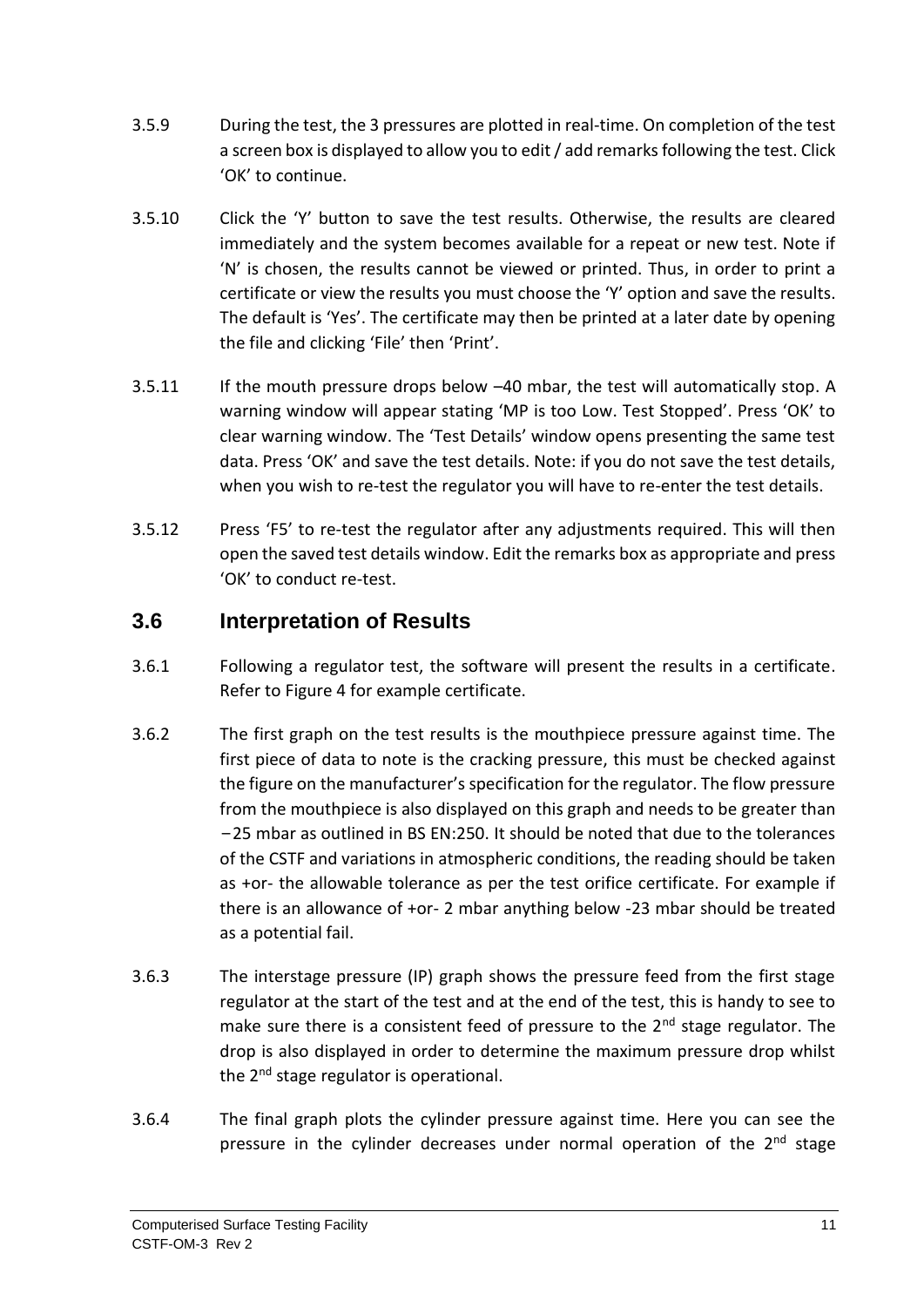regulator. The figures at the top of this graph display the maximum pressure of the cylinder supply, this will be the pressure of air inside the cylinder at the start of the test and also the minimum supply pressure, which will be the pressure in the cylinder at the end of the test.

<span id="page-19-0"></span>

**Figure 4. Example Certificate**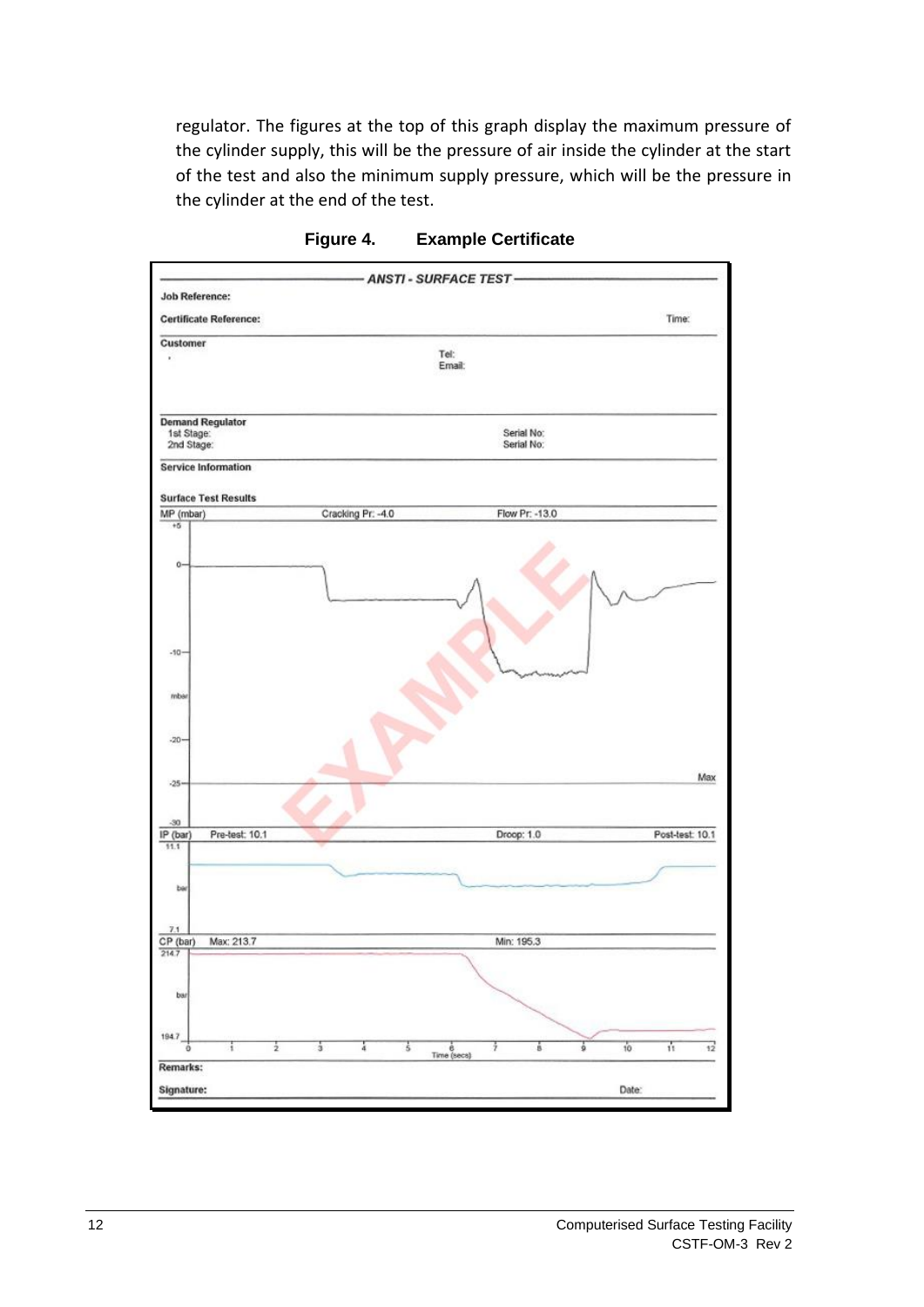## <span id="page-20-0"></span>**3.7 Opening a Saved File**

- 3.7.1 From the main toolbar select 'File' and then 'Open'. The Open File window comprises two parts. The first is a table displaying the files on disk that can be loaded. To load a file simply double-click from the list or alternatively click it once to select it and then click the 'Open Selected File' button at the bottom of the window.
- 3.7.2 Additionally, there are 3 options to help find the desired file. The default option is 'None (Display All)' that shows all files on disk. To only show files from a certain date click the circular radio button then use the box to enter the date. The table will then update to show only those tests carried out on the specified date. Alternatively, you can choose to show only those files for a particular customer by clicking the circular button and then choosing the customer from the drop-down box. The last option allows you to search for files on job number. Enter the job number you wish to search for in the box and then click the 'Search for Job Reference' button.
- 3.7.3 Once a file is opened, it is plotted on the screen. Click on 'Test Details' from the main menu to review the test information. Note that once a test is saved, it cannot be changed. You may also wish to print a copy of the test certificate. Simply click 'File' then 'Print' from the main toolbar.

### <span id="page-20-1"></span>**3.8 Customer Database**

- 3.8.1 The program provides the facility for storing customer information. If the customer database is used, you can select the customer whose equipment you are testing so that their details are printed on the test certificate.
- 3.8.2 To view or make changes to the customer database choose 'Customers' from the main toolbar. To add new customers click the 'New Customer' button. A new window will be displayed to allow you to enter the name, address, telephone number, and email address of the customer. To save the new customer details click the 'Save Record' button. Otherwise, click the close button in the top right of the window to cancel the new customer record.
- 3.8.3 To view / edit the details held for a particular customer select their name from the list and press 'Edit Selected Customer' button. Their details may be edited as required. Click the 'Save Record' button to save any changes made.

### <span id="page-20-2"></span>**3.9 Regulator Database**

3.9.1 The regulator database can be used to store the different makes / models of regulators. The regulators stored here are the ones that are available to select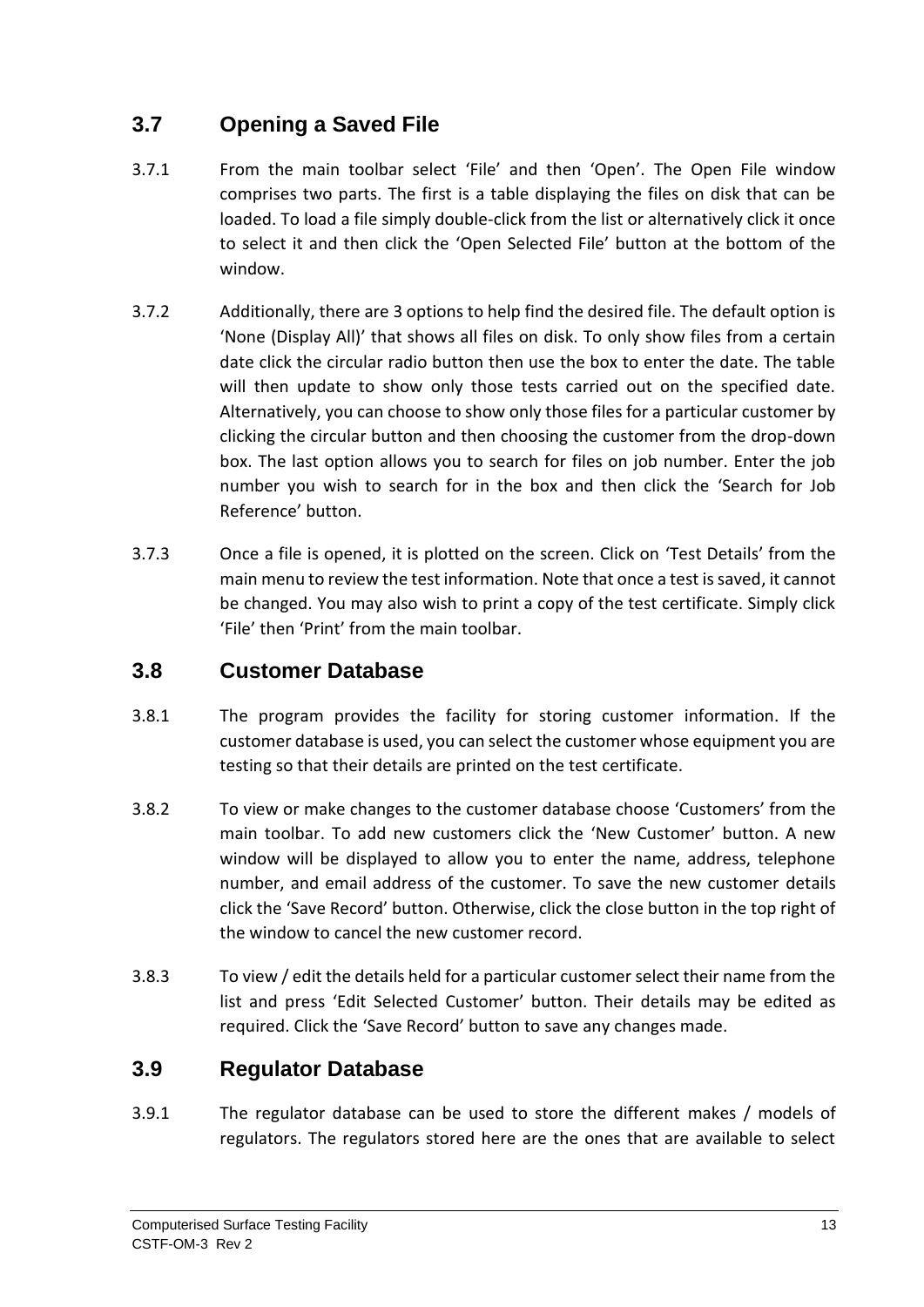from when you carry out a test. To enter the database click 'Regulators' from the main toolbar. Select '1<sup>st</sup> Stage' or '2<sup>nd</sup> Stage' as desired.

3.9.2 The regulators on file are shown in this window. To add a new regulator use the button provided. To edit or delete a regulator first select it from the list by clicking on it, then use the appropriate button or right-click menu.

## <span id="page-21-0"></span>**3.10 Day Summary**

3.10.1 This option prints a list of all the tests carried out on a certain day. The Day Summary window shows the tests carried out on the date specified in the calendar at the top. Click on the down arrow to change the date you wish to view. You can customise what items you want on your Day Summary print out by ticking the appropriate checkboxes in the 'Day Summary Options' panel. Use the radio buttons in 'Print Options' to choose the print orientation. When you are ready; click the 'Print' button to print the Day Summary.

#### <span id="page-21-1"></span>**3.11 System Menu**

- 3.11.1 The system menu contains 4 options: Units, Information, Backup, and Password.
- 3.11.2 Clicking Units displays a window to enable you to change the unit system (imperial or metric). Click the appropriate option and then 'OK' to change the program's units.
- 3.11.3 The Information option shows when the CSTF was manufactured and its Serial Number.
- 3.11.4 It is recommended to backup your data regularly. Although there is an 'AnstiBackup' folder in the C:\ directory for this purpose, it is recommended to install a dedicated backup drive such as a CD-RW or Zip device. Select 'Backup' from the system menu. From the 'Browse the Folder' menu select the location for the backup and click 'OK'. Ensure the location you have selected is correct and click 'Yes'.
- 3.11.5 As a default there is no password set. If you wish to set a password to restrict access to the CSTF program, select 'Password' from the system menu. Click the 'Password Required to Run CSTF' box, enter password in both boxes and click 'OK'. You have the option to change the password or to cancel password access to the program. To do this you will need to enter the existing password and reset as required.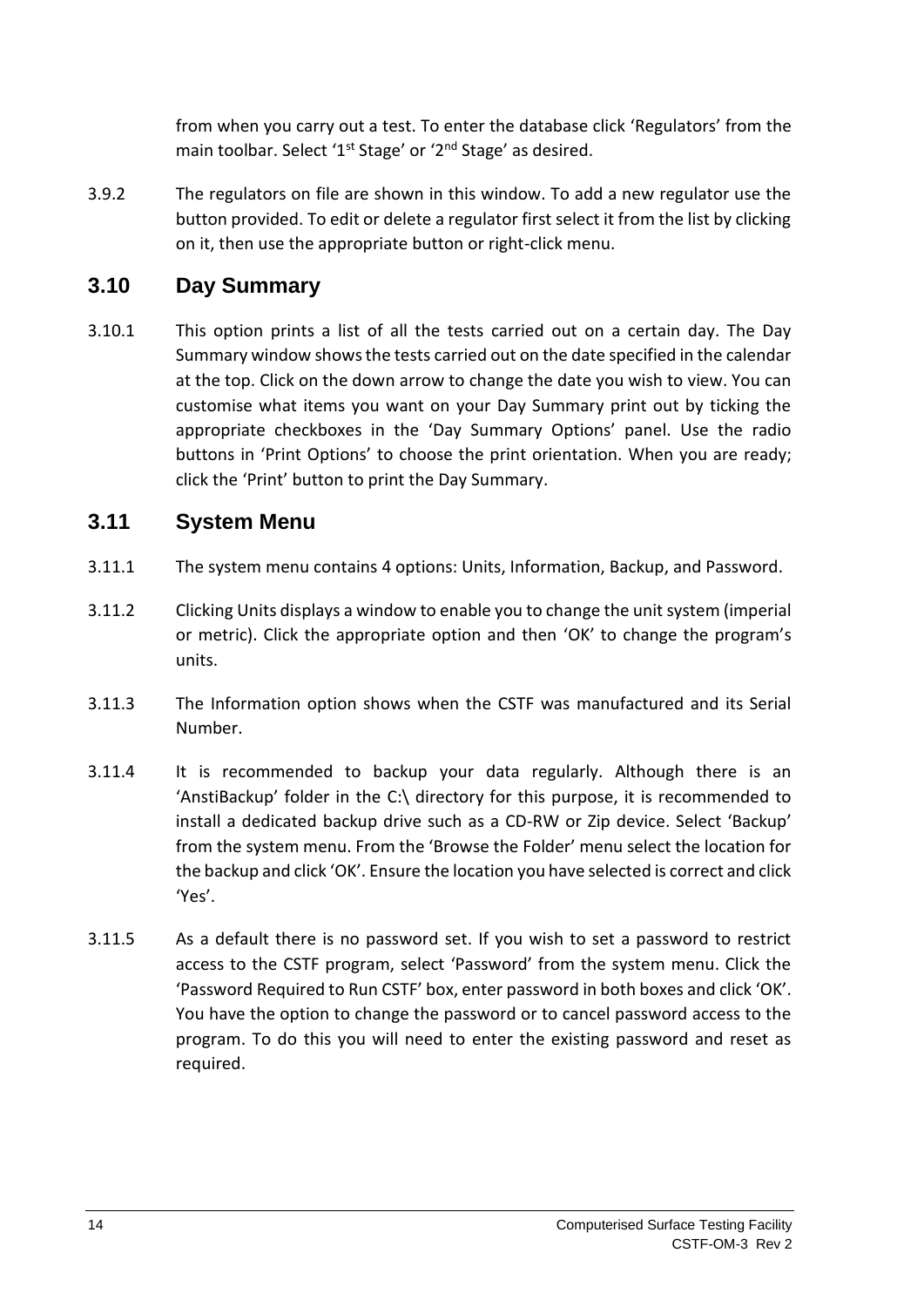## <span id="page-22-0"></span>**3.12 Error Messages**

3.12.1 The following error message may be seen when the program loads:

## **System has failed sampling rate test. Application closing.**

- There are background applications running which affect the running of the Ansti software. Close any applications that are running and try again.
- After double-clicking the icon to load the program, wait at least 2 seconds to let the system test finish. If you click on a menu, the test will be disrupted to the effect that the program will deem your system below specification.

## **Calibration file missing.**

• This error occurs if the calibration file has been deleted or corrupted. When your system was installed and calibrated a backup of this file will have been placed in c:\anstibackup. To solve the problem this backup file must be copied to the program's directory. Using Windows Explorer; copy the file C:\anstibackup\calib.dat to C:\CSTF – Dive Shop. If you are asked whether you want to replace the file, click 'Yes'. If you now run the program it should load without an error. If the problem persists, contact JFD for a copy of the calibration file.

## **Device cannot be opened**

This means the program was unable to open the data acquisition device. Contact JFD to check whether the device drivers have been deleted.

## <span id="page-22-1"></span>**3.13 Keyboard Shortcuts**

- **F1** Starts a new test
- **Esc** Stops the current test
- **F5** Regulator Re-Test
- **F12** Acquires new zero for mouth pressure
- Ctrl + P Prints test certificate

### <span id="page-22-2"></span>**3.14 Facility Shut Down**

- 3.14.1 Close cylinder valve and depressurise the regulator by purging the  $2^{nd}$  stage.
- 3.14.2 Remove the HP hose, interstage hose, and  $2<sup>nd</sup>$  stage from the CSTF.
- 3.14.3 Turn the power switch to the **0** position. Close Windows and turn off power supplies to the laptop and printer.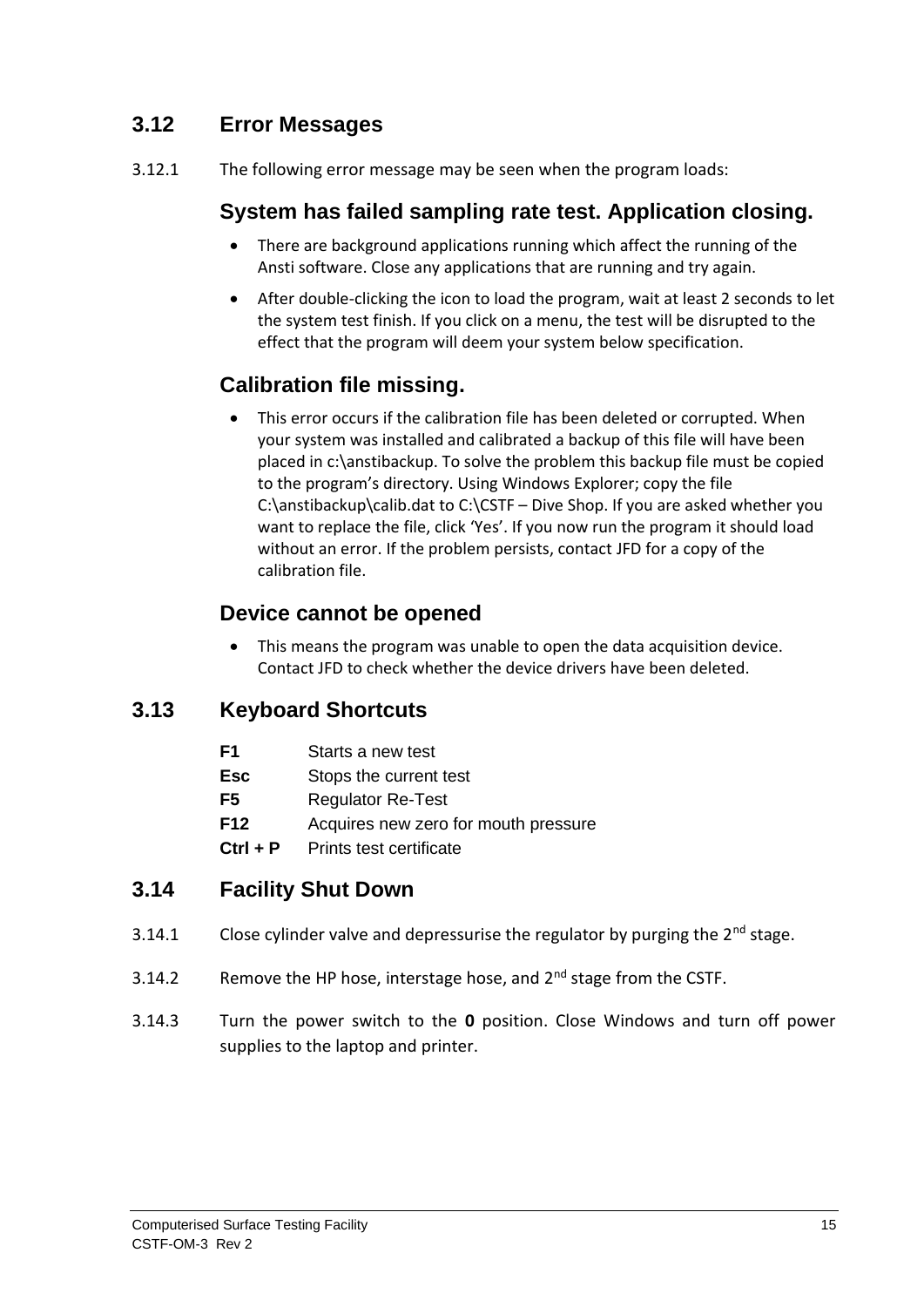# <span id="page-23-0"></span>4 TROUBLESHOOTING

## <span id="page-23-1"></span>**4.1 No power/Green Illuminated power light**

Possible Causes

- An external fuse (e.g. at mains plug) damaged or weakened over time and need to be replaced. DO NOT REPLACE WITH A LARGER FUSE, if after replacing the fuse it blows immediately, return the CSTF to JFD for inspection and repair.
- One or both unit fuses damaged or weakened over time and need to be replaced. DO NOT REPLACE WITH A LARGER FUSE, if after replacing the fuse it blows immediately, return the CSTF to JFD for inspection and repair. Refer to Section [6](#page-25-0) for replacement fuses.
- An internal fault within the CSTF has caused the power supply to withhold DC voltage. Return to JFD for inspection and repair.

### <span id="page-23-2"></span>**4.2 Test orifice check failure**

Possible Causes

- Environmental conditions have caused the unit to temporarily read outside of allowable test variations. Please repeat the test to confirm the CTSF has failed the test orifice check and report to JFD.
- Test orifice not aligned correctly inside the mouthpiece. Ensure test orifice is pushed hard to the shoulder and repeat test.
- An obstruction in the path of the mouthpiece. Repeat test and ensure there are no obstructions internal or external of the mouthpiece.
- The unit has fallen out of calibration and will need to be sent back to JFD for recalibration or repair.
- The test orifice has been physically damaged and caused the readings to change. To replace the test orifice, contact JFD.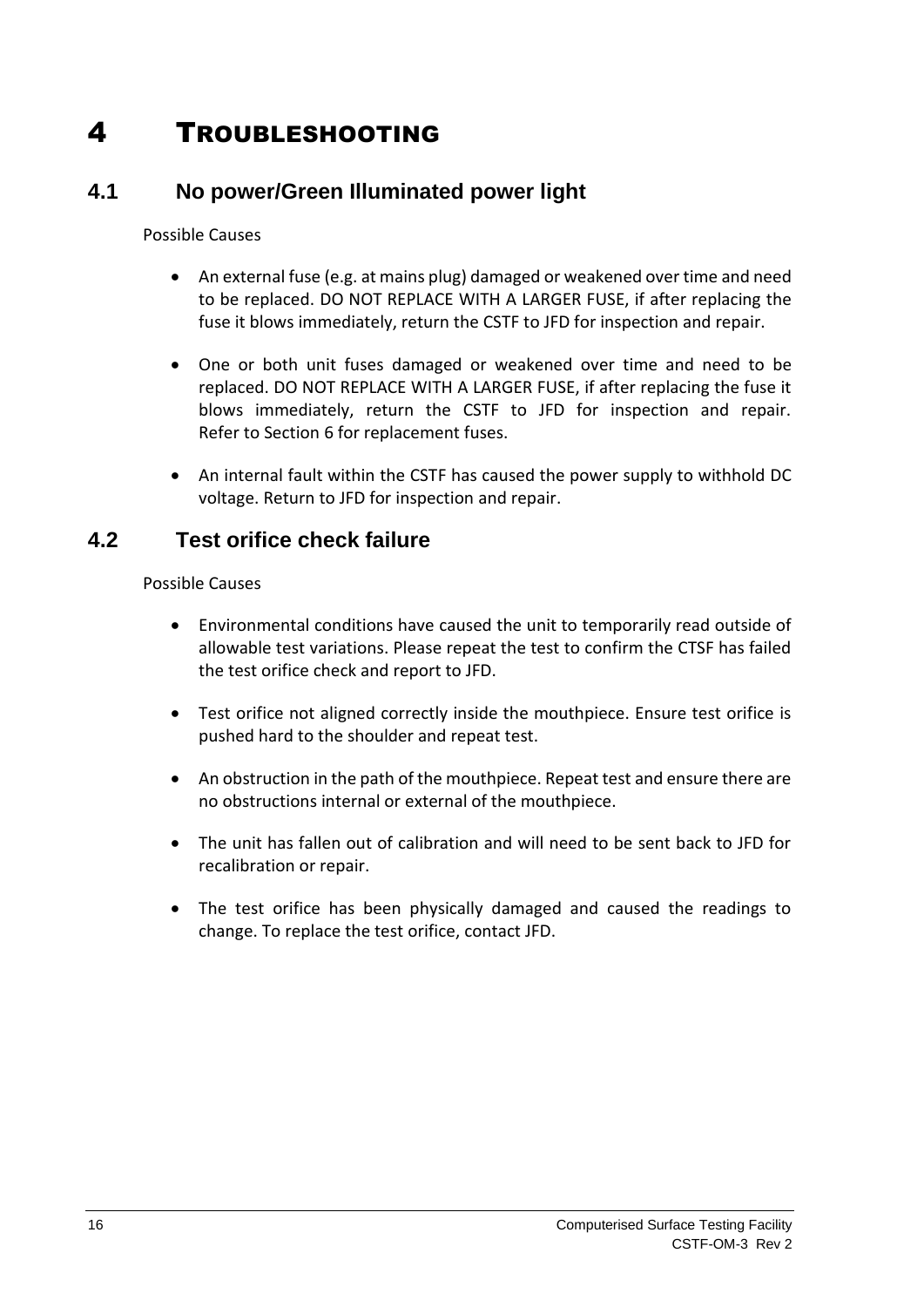# <span id="page-24-0"></span>5 MAINTENANCE

- 5.1 No tools are required as there are no user serviceable parts in the CSTF. Therefore, if any problems develop, they need to be reported to JFD Ltd. who will advise on the most appropriate course of action.
- 5.2 Clean the CSTF with damp cloth using a locally approved non-alcohol based disinfectant
- 5.3 Regular visual inspection of the following is required every week:
	- Check threads on the Supply and Interstage Pressure connections are sound and not damaged. To be leak tested weekly by owner/operator.
	- Check silicone mouthpiece adapter for splits and general wear.
	- Check electrical supply leads
- <span id="page-24-1"></span>5.4 The calibration on the CSTF is valid for 12 months. JFD recommends the CSTF is serviced and calibrated annually to validate any certificates issued.

For service and re-calibration of the CSTF please contact your nearest JFD office.